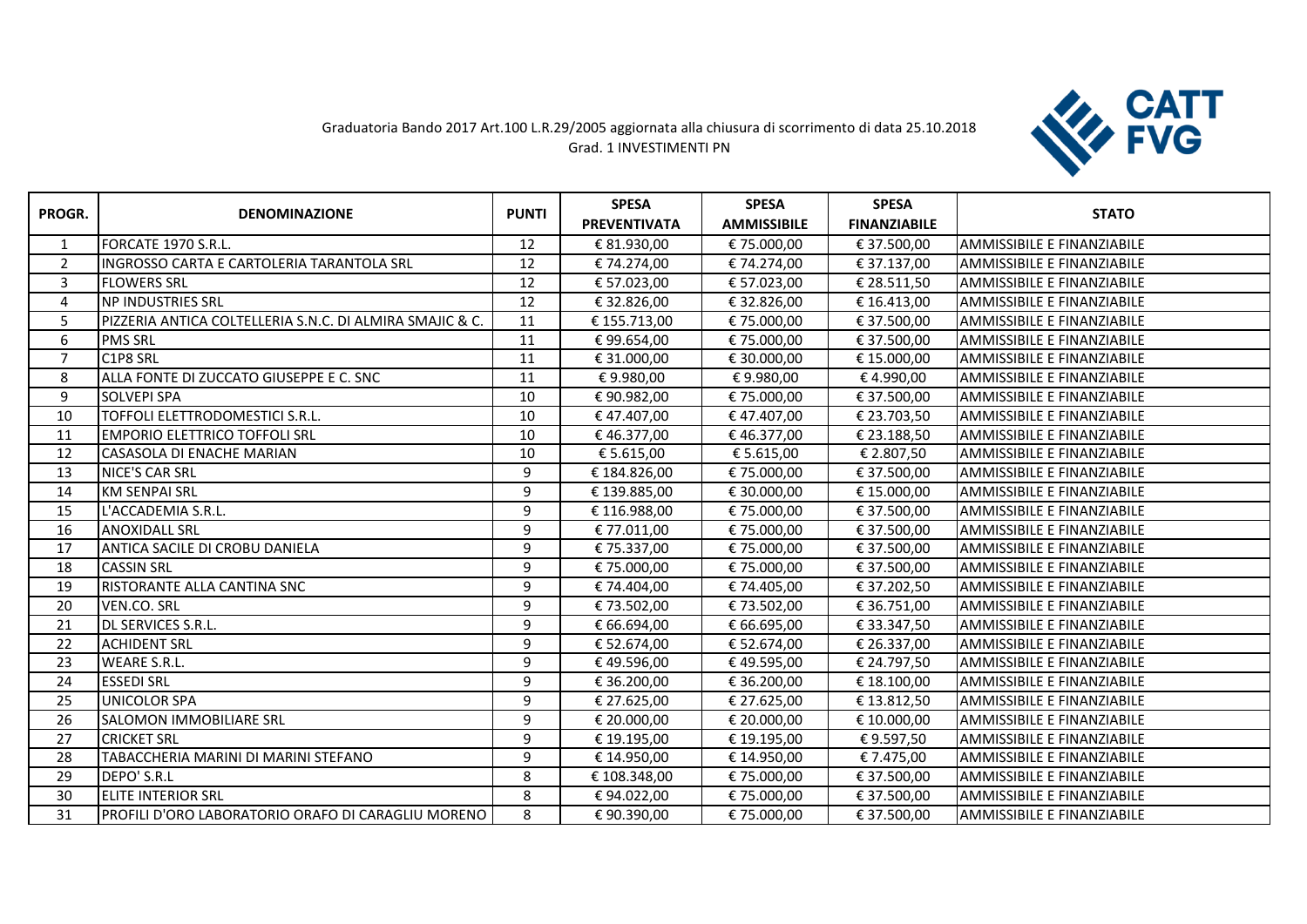| 32       | <b>CA LUPO SRL</b>                                           | 8              | € 77.967,00                  | € 75.000,00               | € 0,00                     | REVOCA PER RINUNCIA        |
|----------|--------------------------------------------------------------|----------------|------------------------------|---------------------------|----------------------------|----------------------------|
| 33       | <b>IVICOLORS SRL</b>                                         | 8              | € 74.980,00                  | €74.980,00                | € 37.490,00                | AMMISSIBILE E FINANZIABILE |
| 34       | FERRAIUOLOSERVICE DI FERRAIUOLO LUCIO                        | 8              | € 27.510,00                  | € 27.510,00               | € 13.755,00                | AMMISSIBILE E FINANZIABILE |
| 35       | GRAN BAR DI PILLON E VERONA S.N.C.                           | 8              | € 25.754,31                  | € 25.754,31               | € 12.877,16                | AMMISSIBILE E FINANZIABILE |
| 36       | <b>FARMACIA VITTORIA SNC</b>                                 | 8              | € 17.878,00                  | €17.878,00                | € 0,00                     | REVOCA PER RINUNCIA        |
| 37       | MARCHIORI CONTINO SNC                                        | 8              | € 17.081,00                  | €17.081,98                | € 8.540,99                 | AMMISSIBILE E FINANZIABILE |
| 38       | DEANA SANTE & C. SNC                                         | 8              | € 12.800,00                  | €12.800,00                | € 6.400,00                 | AMMISSIBILE E FINANZIABILE |
| 39       | <b>DEL BEN MARGHERITA</b>                                    | 8              | € 12.630,00                  | € 12.630,00               | € 6.315,00                 | AMMISSIBILE E FINANZIABILE |
| 40       | <b>GIUST TECNOCOMMERCIALE SRL</b>                            | 8              | €9.509,00                    | €9.509,00                 | €4.754,50                  | AMMISSIBILE E FINANZIABILE |
| 41       | BLACKBRIDGE INFINTY GOLD DI NEGROPONTE CONCETTA IMN          | 8              | €9.120,00                    | €9.120,00                 | €4.560,00                  | AMMISSIBILE E FINANZIABILE |
| 42       | <b>FRANZON ERMES</b>                                         | 8              | € 8.439,00                   | € 8.439,00                | €4.219,50                  | AMMISSIBILE E FINANZIABILE |
| 43       | ROSSET L'OTTICO DI ROSSET SILVANO                            | 8              | € 8.025,00                   | € 8.025,00                | €4.012,50                  | AMMISSIBILE E FINANZIABILE |
| 44       | ZAGO RAPPRESENTANZE SRL                                      | 8              | € 7.435,00                   | € 7.435,00                | € 3.717,50                 | AMMISSIBILE E FINANZIABILE |
| 45       | LA PLASTICA S.N.C.                                           | 8              | € 6.010,00                   | € 6.010,00                | € 3.005,00                 | AMMISSIBILE E FINANZIABILE |
|          |                                                              |                |                              |                           |                            |                            |
| 46<br>47 | <b>BORTOLUS ILARIO</b><br>FABRIS NO DOMA DI FABRIS FRANCESCO | 8<br>8         | € 5.417,00<br>€ 1.500,00     | € 5.417,00<br>€ 1.500,00  | € 2.708,50<br>€975,00      | AMMISSIBILE E FINANZIABILE |
|          |                                                              | $\overline{7}$ |                              |                           |                            | AMMISSIBILE E FINANZIABILE |
| 48<br>49 | AUTOLAVAGGIO PIAZZA S.R.L.S.                                 | $\overline{7}$ | € 126.092,00<br>€ 123.719,00 | € 75.000,00<br>€75.000,00 | € 37.500,00<br>€ 37.500,00 | AMMISSIBILE E FINANZIABILE |
|          | MA.LA. DI RINO MARIN & C. S.A.S.                             | $\overline{7}$ |                              |                           |                            | AMMISSIBILE E FINANZIABILE |
| 50       | CAMPIONE INFORMATICA S.R.L.                                  | $\overline{7}$ | €93.433,00                   | €75.000,00                | € 37.500,00                | AMMISSIBILE E FINANZIABILE |
| 51       | NARDONE FORMAGGI S.R.L.                                      | $\overline{7}$ | €92.500,00                   | €75.000,00                | € 37.500,00                | AMMISSIBILE E FINANZIABILE |
| 52       | <b>BORTOLUSSI ANGELA</b>                                     |                | € 85.167,00                  | € 75.000,00               | € 37.500,00                | AMMISSIBILE E FINANZIABILE |
| 53       | FARMACIA LIBERTA' DI VALDEVIT GIUSEPPINA E ROCCHINI ELIA     | $\overline{7}$ | €75.974,79                   | € 75.000,00               | € 37.500,00                | AMMISSIBILE E FINANZIABILE |
| 54       | <b>VENCO PROFESSIONAL S.R.L.</b>                             | $\overline{7}$ | €72.690,00                   | €72.690,00                | € 36.345,00                | AMMISSIBILE E FINANZIABILE |
| 55       | LOGISTICA PORDENONESE S.R.L.                                 | $\overline{7}$ | € 64.500,00                  | € 25.000,00               | € 12.500,00                | AMMISSIBILE E FINANZIABILE |
| 56       | L & D SRL                                                    | $\overline{7}$ | € 57.048,00                  | € 57.048,00               | € 28.524,00                | AMMISSIBILE E FINANZIABILE |
| 57       | <b>AVALA DENTAL SRL</b>                                      | $\overline{7}$ | € 57.005,00                  | € 25.000,00               | € 28.502,50                | AMMISSIBILE E FINANZIABILE |
| 58       | C & C SRL                                                    | $\overline{7}$ | €45.000,00                   | €45.000,00                | € 22.500,00                | AMMISSIBILE E FINANZIABILE |
| 59       | IO DONNA SNC DI CINDY E NANCY QUERIN                         | $\overline{7}$ | € 39.233,00                  | € 30.000,00               | € 15.000,00                | AMMISSIBILE E FINANZIABILE |
| 60       | RADIANT ARCHITECTURE DESIGN SRLS                             | $\overline{7}$ | € 38.500,00                  | € 30.000,00               | € 15.000,00                | AMMISSIBILE E FINANZIABILE |
| 61       | PROFESSIONAL SPARES SRL                                      | $\overline{7}$ | € 38.400,00                  | € 30.000,00               | € 15.000,00                | AMMISSIBILE E FINANZIABILE |
| 62       | CORTE RAIMONDO DELLA TORRE S.R.L.                            | $\overline{7}$ | € 33.923,00                  | €33.923,00                | € 16.961,50                | AMMISSIBILE E FINANZIABILE |
| 63       | <b>OSTERIA NERO VENERE S.R.L.</b>                            | $\overline{7}$ | € 30.715,00                  | € 30.714,00               | € 15.357,00                | AMMISSIBILE E FINANZIABILE |
| 64       | <b>SITEM-PRO SRL</b>                                         | $\overline{7}$ | € 30.163,00                  | € 30.000,00               | € 15.000,00                | AMMISSIBILE E FINANZIABILE |
| 65       | <b>CENTRO UFFICIO SRL</b>                                    | $\overline{7}$ | € 29.868,00                  | € 29.868,00               | € 14.934,00                | AMMISSIBILE E FINANZIABILE |
| 66       | PERUCH EVANGELISTA & C. S.N.C.                               | $\overline{7}$ | € 28.000,00                  | € 28.000,00               | € 14.000,00                | AMMISSIBILE E FINANZIABILE |
| 67       | FERRAMENTA ROVEREDO DI CADELLI MAURO                         | $\overline{7}$ | € 26.788,00                  | € 26.788,00               | € 13.394,00                | AMMISSIBILE E FINANZIABILE |
| 68       | <b>DUE PI SRL</b>                                            | $\overline{7}$ | € 25.995,00                  | € 25.995,00               | € 12.997,50                | AMMISSIBILE E FINANZIABILE |
| 69       | TOP CLASS PROMOTION S.R.L.                                   | $\overline{7}$ | € 24.900,00                  | € 24.900,00               | € 12.450,00                | AMMISSIBILE E FINANZIABILE |
| 70       | PRISMA ENGINEERING SNC                                       | $\overline{7}$ | € 17.110,00                  | € 17.110,00               | € 8.555,00                 | AMMISSIBILE E FINANZIABILE |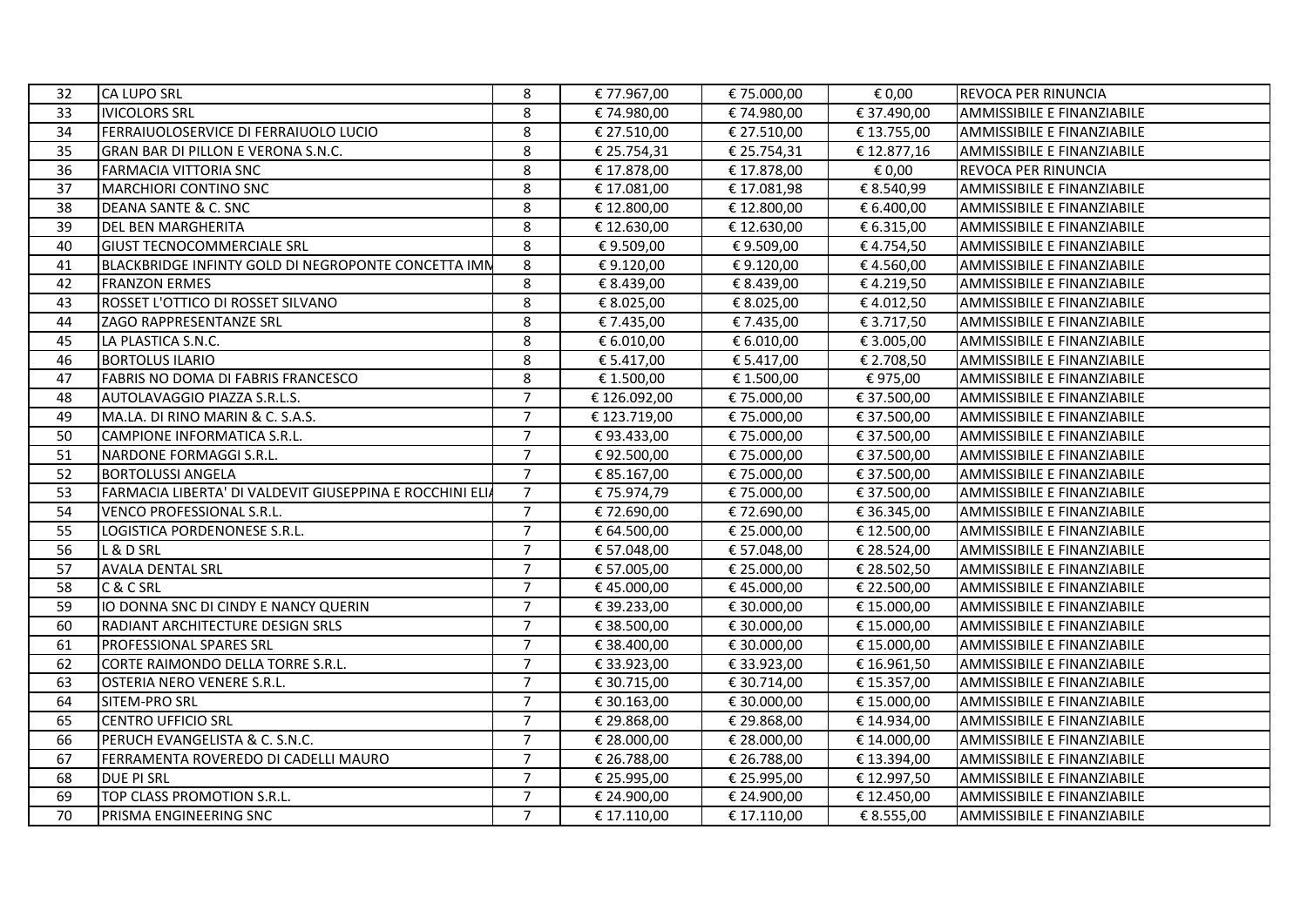| 71  | SPEDIFRIULI S.R.L.                                    | $\overline{7}$ | € 17.000,00  | € 17.000,00 | € 8.500,00  | AMMISSIBILE E FINANZIABILE        |
|-----|-------------------------------------------------------|----------------|--------------|-------------|-------------|-----------------------------------|
| 72  | <b>SPARKLING SRLS</b>                                 | $\overline{7}$ | € 15.000,00  | € 15.000,00 | € 7.500,00  | <b>AMMISSIBILE E FINANZIABILE</b> |
| 73  | ASSINAONIS DI FALVO FELICE & INGARGIOLA S.N.C.        | $\overline{7}$ | € 10.491,00  | € 10.491,00 | € 5.245,50  | AMMISSIBILE E FINANZIABILE        |
| 74  | <b>CARS SRL</b>                                       | $\overline{7}$ | € 10.000,00  | € 10.000,00 | € 5.000,00  | <b>AMMISSIBILE E FINANZIABILE</b> |
| 75  | <b>BATTISTELLA FIORERIA SRL</b>                       | $\overline{7}$ | € 6.500,00   | € 6.500,00  | € 3.250,00  | AMMISSIBILE E FINANZIABILE        |
| 76  | LA PRIMULA S.R.L.                                     | 6              | € 205.866,00 | €75.000,00  | € 37.500,00 | AMMISSIBILE E FINANZIABILE        |
| 77  | SACIM S.R.L.                                          | 6              | €95.070,00   | € 75.000,00 | € 37.500,00 | AMMISSIBILE E FINANZIABILE        |
| 78  | <b>TECNO CLEAN SRL</b>                                | 6              | €92.665,00   | € 25.000,00 | € 12.500,00 | AMMISSIBILE E FINANZIABILE        |
| 79  | MAXI VISION DI TOMASELLA LAURA                        | 6              | € 85.224,00  | € 75.000,00 | € 37.500,00 | AMMISSIBILE E FINANZIABILE        |
| 80  | S C S GROUP DI FACCA ANTONIO E C. SNC                 | 6              | € 81.000,00  | € 75.000,00 | € 37.500,00 | AMMISSIBILE E FINANZIABILE        |
| 81  | PORTOMOTORI S.R.L.                                    | 6              | € 79.539,00  | €75.000,00  | € 37.500,00 | <b>AMMISSIBILE E FINANZIABILE</b> |
| 82  | ARRTEX DI PROTTI SERGIO & C. SNC                      | 6              | €78.898,00   | €75.000,00  | € 37.500,00 | AMMISSIBILE E FINANZIABILE        |
| 83  | <b>GYMNASIUM S.R.L.</b>                               | 6              | € 74.700,00  | € 74.700,00 | € 37.350,00 | <b>AMMISSIBILE E FINANZIABILE</b> |
| 84  | DANTE R. DELLE VEDOVE EREDI SNC                       | 6              | €45.621,00   | €45.621,00  | € 22.810,50 | AMMISSIBILE E FINANZIABILE        |
| 85  | ALBERGO DUE FIUMI DI TONON MARIA GABRIELLA            | 6              | € 33.648,00  | € 33.648,00 | € 16.824,00 | AMMISSIBILE E FINANZIABILE        |
| 86  | A.M.A. MOBILI SRL UNIPERSONALE                        | 6              | € 30.846,00  | € 30.846,00 | € 15.423,00 | AMMISSIBILE E FINANZIABILE        |
| 87  | BERTANZA E C. SRL                                     | 6              | € 28.665,00  | € 28.665,00 | € 14.332,50 | AMMISSIBILE E FINANZIABILE        |
| 88  | <b>WELNA S.N.C. DI NATALE SANTAROSSA &amp; C.</b>     | 6              | € 26.888,00  | € 26.889,00 | € 13.444,50 | AMMISSIBILE E FINANZIABILE        |
| 89  | ASCOM SERVIZI S.R.L. - C.A.F.                         | 6              | € 24.688,05  | € 24.688,05 | € 12.344,02 | <b>AMMISSIBILE E FINANZIABILE</b> |
| 90  | TILAVENTUS DI AMERICO ANNA                            | 6              | € 21.982,00  | € 21.982,00 | € 10.991,00 | AMMISSIBILE E FINANZIABILE        |
| 91  | AL SAGITTARIO DI CORAL GIANNI & C. S.A.S.             | 6              | € 14.700,00  | € 14.700,00 | € 7.350,00  | <b>AMMISSIBILE E FINANZIABILE</b> |
| 92  | TECHNICA S.A.S. DI DARIO BIASOTTO & C.                | 6              | € 13.832,00  | €13.832,00  | € 6.916,00  | AMMISSIBILE E FINANZIABILE        |
| 93  | <b>ODIBI SRL</b>                                      | 6              | € 12.222,00  | € 12.222,00 | € 6.111,00  | AMMISSIBILE E FINANZIABILE        |
| 94  | VISION ADRIA SOCIETA' COOPERATIVA                     | 6              | € 10.707,00  | € 10.707,00 | € 5.353,50  | AMMISSIBILE E FINANZIABILE        |
| 95  | <b>BULLONERIA FRIULANA SRL</b>                        | 6              | € 10.236,00  | € 10.236,00 | € 5.118,00  | AMMISSIBILE E FINANZIABILE        |
| 96  | <b>TONELLO SABRINA</b>                                | 6              | € 10.076,00  | € 10.076,00 | € 6.549,40  | AMMISSIBILE E FINANZIABILE        |
| 97  | <b>TOSONI RENATO SRL</b>                              | 6              | €7.800,00    | € 7.800,00  | € 3.900,00  | AMMISSIBILE E FINANZIABILE        |
| 98  | <b>BOMBEN ALESSANDRINA</b>                            | 6              | € 7.700,00   | € 7.700,00  | € 3.850,00  | <b>AMMISSIBILE E FINANZIABILE</b> |
| 99  | JULIA GAS S.R.L.                                      | 6              | € 6.282,00   | € 6.282,00  | € 3.141,00  | AMMISSIBILE E FINANZIABILE        |
| 100 | CARTOLERIA GIRAMONDO DI SIST LUCIA                    | 6              | € 2.882,75   | € 2.882,75  | € 1.873,62  | <b>AMMISSIBILE E FINANZIABILE</b> |
| 101 | <b>BARBARIOL IGOR</b>                                 | 6              | € 1.830,00   | € 1.830,00  | € 1.189,50  | AMMISSIBILE E FINANZIABILE        |
| 102 | VISCONTI DIFFUSIONE DI PAOLO ADDARIO & C. SNC         | 5              | € 129.295,00 | €75.000,00  | € 37.500,00 | AMMISSIBILE E FINANZIABILE        |
| 103 | AUTOPIU' S.P.A.                                       | 5 <sup>1</sup> | € 118.179,00 | €75.000,00  | € 37.500,00 | AMMISSIBILE E FINANZIABILE        |
| 104 | NORD EST GROUP S.R.L.                                 | 5 <sup>1</sup> | € 77.707,00  | € 75.000,00 | € 37.500,00 | AMMISSIBILE E FINANZIABILE        |
| 105 | D.A.P. SRL                                            | 5              | €74.862,00   | €74.862,00  | € 37.431,00 | AMMISSIBILE E FINANZIABILE        |
| 106 | MG DI DESIDERATO MASSIMILIANO                         | 5              | € 74.173,00  | € 74.173,00 | €37.086,50  | <b>AMMISSIBILE E FINANZIABILE</b> |
| 107 | PETIT PUB DI BIANCHI DAVIDE & C. S.N.C.               | 5              | € 73.500,00  | €73.500,00  | € 36.750,00 | AMMISSIBILE E FINANZIABILE        |
| 108 | BAR TRATTORIA CAVOUR DI BRAVIN MARA & C. S.N.C.       | 5 <sup>1</sup> | € 61.200,00  | € 61.200,00 | € 30.600,00 | AMMISSIBILE E FINANZIABILE        |
| 109 | ENTE PROVINCIALE SVILUPPO COOPERAZIONE - SOCIETA' COO | 5              | € 58.492,00  | € 58.492,00 | € 29.246,00 | AMMISSIBILE E FINANZIABILE        |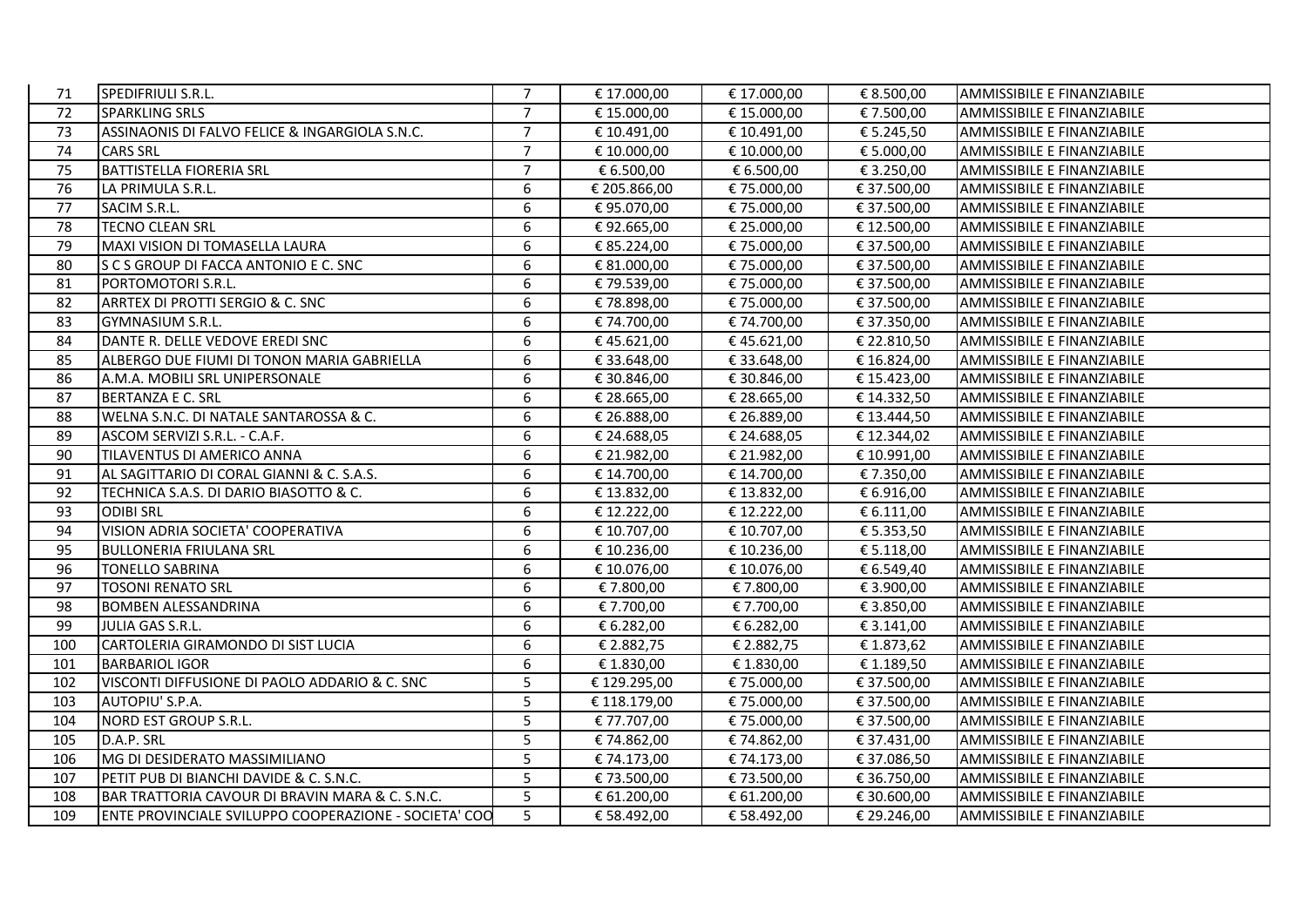| 110 | PEGOLO MONICA                                            | 5              | € 57.863,50 | € 57.863,00 | € 28.931,50 | AMMISSIBILE E PARZIALMENTE FINANZIABILE |
|-----|----------------------------------------------------------|----------------|-------------|-------------|-------------|-----------------------------------------|
| 111 | PIVETTA ELISA                                            | 5              | € 55.772,00 | € 55.772,00 | € 27.886,00 | NON FINANZIABILE PER ESAURIMENTO FONDI  |
| 112 | ASSOCIAZIONE SVILUPPO E TERRITORIO                       | 5              | € 51.000,00 | € 30.000,00 | €15.000,00  | NON FINANZIABILE PER ESAURIMENTO FONDI  |
| 113 | PANIFICIO BELLOTTO & C. SNC                              | 5              | € 50.000,00 | € 50.000,00 | € 25.000,00 | NON FINANZIABILE PER ESAURIMENTO FONDI  |
| 114 | <b>MACCAGNANO PAOLA</b>                                  | 5              | €45.000,00  | €45.000,00  | € 22.500,00 | NON FINANZIABILE PER ESAURIMENTO FONDI  |
| 115 | CAFFETTERIA E PASTICCERIA S. G. SRLS                     | 5              | €43.300,00  | €43.300,00  | € 21.650,00 | NON FINANZIABILE PER ESAURIMENTO FONDI  |
| 116 | COOPERATIVE AGRICOLE SOCIETA' COOPERATIVA IN SIGLA CO    | 5              | €41.100,00  | €41.100,00  | € 20.550,00 | NON FINANZIABILE PER ESAURIMENTO FONDI  |
| 117 | ZARAZOO DI ZARAMELLA SIMONE                              | 5              | € 39.660,00 | € 30.000,00 | € 15.000,00 | NON FINANZIABILE PER ESAURIMENTO FONDI  |
| 118 | IC INTRACOM ITALIA SPA                                   | 5              | € 38.500,00 | € 30.000,00 | € 15.000,00 | NON FINANZIABILE PER ESAURIMENTO FONDI  |
| 119 | RUN-SQUAT FUNCTIONAL SRL SPORTIVA DILETTANTISTICA        | 5              | € 36.942,51 | € 36.942,35 | €18.471,18  | NON FINANZIABILE PER ESAURIMENTO FONDI  |
| 120 | <b>AUTOPORDENONE SRL</b>                                 | 5              | € 36.500,00 | € 36.500,00 | € 18.250,00 | NON FINANZIABILE PER ESAURIMENTO FONDI  |
| 121 | AUTORICAMBI PORDENONESE DI FANTUZZI GIANLUCA, BORTO      | 5              | € 35.000,00 | € 35.000,00 | € 17.500,00 | NON FINANZIABILE PER ESAURIMENTO FONDI  |
| 122 | <b>SELFGROUP24 SRLS</b>                                  | 5              | € 33.700,00 | € 30.000,00 | € 15.000,00 | NON FINANZIABILE PER ESAURIMENTO FONDI  |
| 123 | ITALIAN MOSAIC MASTERS DI LAGRAVINESE GIOVANNI           | 5              | € 33.000,00 | € 30.000,00 | € 15.000,00 | NON FINANZIABILE PER ESAURIMENTO FONDI  |
| 124 | STUDIO DI FISIOTERAPIA E RIABILITAZIONE BUSETTO E PONTEI | 5              | € 32.091,00 | € 30.000,00 | €15.000,00  | NON FINANZIABILE PER ESAURIMENTO FONDI  |
| 125 | L.O.V. SRL                                               | 5              | € 32.000,00 | € 30.000,00 | € 15.000,00 | NON FINANZIABILE PER ESAURIMENTO FONDI  |
| 126 | <b>MEDIACAR GROUP SRL</b>                                | 5              | € 31.921,00 | € 30.000,00 | € 15.000,00 | NON FINANZIABILE PER ESAURIMENTO FONDI  |
| 127 | <b>VIRGIN SRL</b>                                        | 5              | € 31.000,00 | € 30.000,00 | € 15.000,00 | NON FINANZIABILE PER ESAURIMENTO FONDI  |
| 128 | LEBAT INTERNATIONAL SRL                                  | 5              | € 30.544,00 | € 30.000,00 | €15.000,00  | NON FINANZIABILE PER ESAURIMENTO FONDI  |
| 129 | MORETTO GIUSEPPE S.R.L.                                  | 5              | € 30.268,00 | € 30.000,00 | € 15.000,00 | NON FINANZIABILE PER ESAURIMENTO FONDI  |
| 130 | <b>UNICOLOR SPA</b>                                      | 5              | € 30.140,00 | € 30.000,00 | € 15.000,00 | ARCHIVIAZIONE PER RINUNCIA              |
| 131 | <b>WIA SRL</b>                                           | 5              | € 30.000,00 | € 30.000,00 | € 15.000,00 | NON FINANZIABILE PER ESAURIMENTO FONDI  |
| 132 | <b>VALITALIA SRL</b>                                     | 5              | € 30.000,00 | € 30.000,00 | € 15.000,00 | NON FINANZIABILE PER ESAURIMENTO FONDI  |
| 133 | <b>VIEL SILVIO</b>                                       | 5              | € 29.890,00 | € 29.890,00 | € 14.945,00 | NON FINANZIABILE PER ESAURIMENTO FONDI  |
| 134 | LEXILAB S.N.C. DI VEGNADUZZO MILENA & C.                 | 5              | € 29.364,00 | € 29.364,00 | € 14.682,00 | NON FINANZIABILE PER ESAURIMENTO FONDI  |
| 135 | PARADYSE S.R.L.                                          | 5              | € 29.000,00 | € 29.000,00 | € 14.500,00 | NON FINANZIABILE PER ESAURIMENTO FONDI  |
| 136 | PARTYLANDIA DI TURCATEL BARBARA & C. S.A.S.              | 5              | € 27.954,00 | € 27.954,00 | € 13.977,00 | NON FINANZIABILE PER ESAURIMENTO FONDI  |
| 137 | DIGI CORP S.R.L.                                         | 5              | € 27.233,00 | € 27.233,00 | €13.616,50  | NON FINANZIABILE PER ESAURIMENTO FONDI  |
| 138 | TALENT GARDEN PORDENONE S.R.L.                           | 5              | € 26.111,00 | € 26.160,00 | €13.080,00  | NON FINANZIABILE PER ESAURIMENTO FONDI  |
| 139 | <b>CHIARTANO MANUEL</b>                                  | 5              | € 25.000,00 | € 25.000,00 | € 12.500,00 | NON FINANZIABILE PER ESAURIMENTO FONDI  |
| 140 | MEC MAGAZZINI EDILI CONSORZIATI SRL                      | 5              | € 25.000,00 | € 25.000,00 | € 12.500,00 | NON FINANZIABILE PER ESAURIMENTO FONDI  |
| 141 | VIA VAI CAFFETTERIA SNACK BAR DI BASSO FLAVIO            | 5              | € 24.607,00 | € 24.607,00 | € 12.303,50 | AMMISSIBILE E FINANZIABILE SCORRIMENTO  |
|     |                                                          |                |             |             |             | <b>GENERI DI MONOPOLIO</b>              |
| 142 | CARAMUTA ALBERTO & C. S.N.C. RISTORAZIONE E TURISMO      | 5              | € 23.855,00 | € 23.855,00 | € 11.927,50 | NON FINANZIABILE PER ESAURIMENTO FONDI  |
| 143 | 360 SOLUZIONI D'ARREDO S.N.C. DI D'AGNOLO ROSANNA        | 5 <sup>5</sup> | € 23.422,00 | € 23.422,00 | € 11.711,00 | NON FINANZIABILE PER ESAURIMENTO FONDI  |
| 144 | <b>ZORAT PLINIO</b>                                      | 5              | € 21.660,00 | € 21.661,00 | € 10.830,50 | NON FINANZIABILE PER ESAURIMENTO FONDI  |
| 145 | REPLAY RIG. MANO COMM. DI GIORDANI FRANCA                | 5              | € 21.100,00 | € 21.100,00 | € 10.550,00 | NON FINANZIABILE PER ESAURIMENTO FONDI  |
| 146 | BRAIT S.N.C. DI BRAIT ERMANNO & C.                       | 5              | € 20.411,00 | € 20.411,00 | € 10.205,50 | NON FINANZIABILE PER ESAURIMENTO FONDI  |
| 147 | DE PIERO MICHELE                                         | 5              | € 20.310,00 | € 20.310,00 | € 10.155,00 | NON FINANZIABILE PER ESAURIMENTO FONDI  |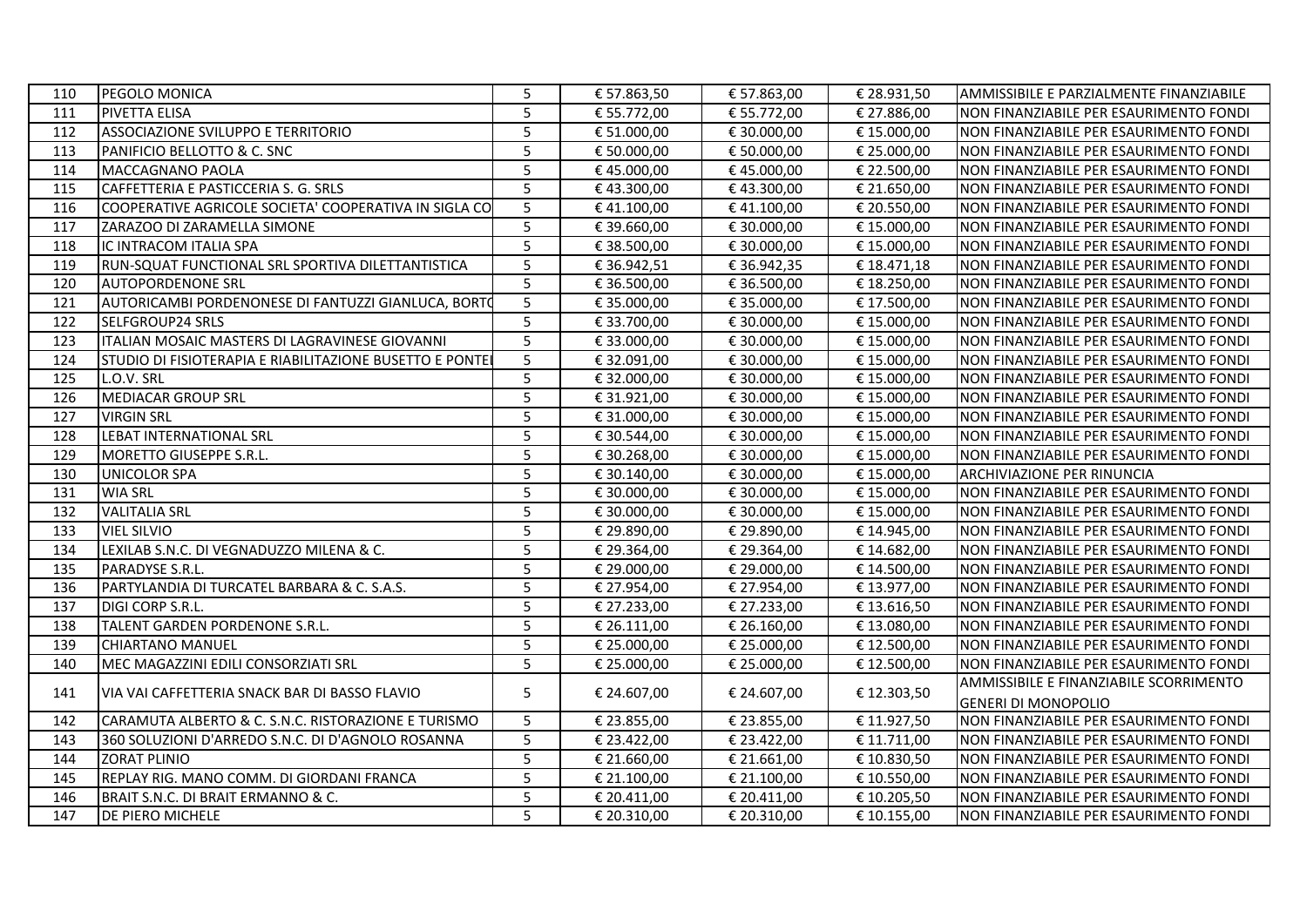| 148 | <b>BOSCHIAN TULLIO</b>                                    | 5               | € 19.830,00  | € 19.830,00 | €9.915,00   | NON FINANZIABILE PER ESAURIMENTO FONDI |
|-----|-----------------------------------------------------------|-----------------|--------------|-------------|-------------|----------------------------------------|
| 149 | <b>BAKERY DI IVAN POLETTO</b>                             | 5               | € 19.585,46  | € 19.585,00 | €9.792,50   | NON FINANZIABILE PER ESAURIMENTO FONDI |
| 150 | TOFFOLI SPORT SNC DI G. E P. TOFFOLI & C                  | 5               | € 18.500,00  | €18.500,00  | €9.250,00   | NON FINANZIABILE PER ESAURIMENTO FONDI |
| 151 | PIZZERIA DA GIANNI DI FALCONIERI GIOVANNI                 | 5               | € 18.200,00  | € 18.200,00 | €9.100,00   | NON FINANZIABILE PER ESAURIMENTO FONDI |
| 152 | <b>GESTIONE SERVIZI MOBILITA' SPA</b>                     | 5               | € 18.000,00  | €18.000,00  | €9.000,00   | NON FINANZIABILE PER ESAURIMENTO FONDI |
| 153 | HFN HOLDING FASHION NETWORK SRL                           | 5               | € 18.000,00  | €18.000,00  | €9.000,00   | NON FINANZIABILE PER ESAURIMENTO FONDI |
| 154 | TOSONI FORMAGGI SRL                                       | 5               | € 17.659,00  | €17.659,00  | € 8.829,50  | NON FINANZIABILE PER ESAURIMENTO FONDI |
| 155 | MIXO S.A.S. DI GEO NICOLA & C.                            | 5               | € 15.280,00  | € 15.280,00 | €7.640,00   | NON FINANZIABILE PER ESAURIMENTO FONDI |
| 156 | ELIO E STEFANO CIOL SNC                                   | 5               | € 13.917,00  | € 13.917,00 | € 6.958,50  | NON FINANZIABILE PER ESAURIMENTO FONDI |
| 157 | PAULETTO MARINA                                           | $\overline{5}$  | € 13.175,00  | € 13.175,00 | € 6.587,50  | NON FINANZIABILE PER ESAURIMENTO FONDI |
| 158 | ALBERGO STELLA D'ORO S.N.C. DI SIMONUTTI OLIVA E FIGLI    | 5               | € 12.630,00  | €12.630,00  | € 6.315,00  | NON FINANZIABILE PER ESAURIMENTO FONDI |
| 159 | FM EXCLUSIVE DI MORELLO FEDERICA                          | 5               | € 12.400,00  | € 12.400,00 | € 6.200,00  | NON FINANZIABILE PER ESAURIMENTO FONDI |
| 160 | PORCA L'OCA SOCIETA' A RESPONSABILITA' LIMITATA           | 5               | € 12.185,00  | € 12.185,00 | € 6.092,50  | NON FINANZIABILE PER ESAURIMENTO FONDI |
| 161 | MARKET DA CINZIA DI CE CECCO CINZIA                       | 5               | € 12.155,00  | € 12.155,00 | € 6.077,50  | NON FINANZIABILE PER ESAURIMENTO FONDI |
| 162 | TABACCHERIA SCIAN DI SILVIA SCIAN                         | 5               | € 12.100,00  | € 12.100,00 | € 6.050,00  | NON FINANZIABILE PER ESAURIMENTO FONDI |
| 163 | INATURAL SOLUTION SOCIETA' COOPERATIVA                    | 5               | € 11.910,00  | € 11.910,00 | € 5.955,00  | NON FINANZIABILE PER ESAURIMENTO FONDI |
| 164 | <b>BPM CONCERTI S.R.L.</b>                                | 5               | € 11.850,00  | € 11.850,00 | € 5.925,00  | NON FINANZIABILE PER ESAURIMENTO FONDI |
| 165 | BERNO LUCIO S.R.L.                                        | 5               | € 11.785,00  | € 11.785,00 | € 5.892,50  | NON FINANZIABILE PER ESAURIMENTO FONDI |
| 166 | ORTO IN CITTA' S.N.C. DI COSTALONGA PAOLO & C.            | 5               | € 11.174,00  | € 11.174,00 | € 5.587,00  | NON FINANZIABILE PER ESAURIMENTO FONDI |
| 167 | MESAM S.N.C. DI SAMBIN SANDRO & C.                        | 5               | € 10.800,00  | € 10.800,00 | € 5.400,00  | NON FINANZIABILE PER ESAURIMENTO FONDI |
| 168 | AL CASTELU DI ALZETTA FRANCESCA                           | 5               | € 10.462,00  | € 10.462,00 | € 5.231,00  | NON FINANZIABILE PER ESAURIMENTO FONDI |
| 169 | MUSICATELLI DI BALDIN FLAVIO & C. S.N.C.                  | 5               | € 10.122,00  | € 10.123,00 | € 5.061,50  | NON FINANZIABILE PER ESAURIMENTO FONDI |
| 170 | ALBERGO DIFFUSO VALCELLINA E VAL VAJONT SOCIETA' COOP     | 5               | €9.469,00    | €9.469,00   | €4.734,50   | NON FINANZIABILE PER ESAURIMENTO FONDI |
| 171 | GELATERIA MONTEREALE S.N.C. DI ZAGO EDI & C.              | 5               | €9.178,00    | €9.178,00   | €4.589,00   | NON FINANZIABILE PER ESAURIMENTO FONDI |
| 172 | DANCE ATTITUDE DI BOTTI JESSICA                           | 5               | €9.064,00    | €9.064,00   | €4.532,00   | NON FINANZIABILE PER ESAURIMENTO FONDI |
| 173 | M. & F. CARNI SRL                                         | $5\overline{5}$ | € 8.730,00   | € 8.730,00  | €4.365,00   | NON FINANZIABILE PER ESAURIMENTO FONDI |
| 174 | PIAZZA ASSICURAZIONI E CONSULENZE DI PIAZZA RENATO & S    | 5               | € 8.485,00   | € 8.485,00  | €4.242,50   | NON FINANZIABILE PER ESAURIMENTO FONDI |
| 175 | LA MACELLERIA DI DOVIER NEREA                             | 5               | € 8.446,00   | € 8.446,00  | €4.223,00   | NON FINANZIABILE PER ESAURIMENTO FONDI |
| 176 | <b>FIREST ARS SRL</b>                                     | 5               | € 8.000,00   | € 8.000,00  | €4.000,00   | NON FINANZIABILE PER ESAURIMENTO FONDI |
| 177 | AGENTE IMMOBILIARE BRUNO PALUDET SAS                      | 5               | €7.900,00    | € 7.900,00  | € 3.950,00  | NON FINANZIABILE PER ESAURIMENTO FONDI |
| 178 | AUTENTICO DI SILVIA SCANU                                 | 5               | €7.200,00    | €7.200,00   | € 3.600,00  | NON FINANZIABILE PER ESAURIMENTO FONDI |
| 179 | PLASTIC S.N.C. DI CADIN GINO & C.                         | 5               | € 6.800,00   | € 6.800,00  | € 3.400,00  | NON FINANZIABILE PER ESAURIMENTO FONDI |
| 180 | YEP DI CRISTIANO ABBATE                                   | 5               | € 6.475,00   | € 6.475,00  | € 3.237,50  | NON FINANZIABILE PER ESAURIMENTO FONDI |
| 181 | ERTO S.N.C. DI CORONA DEBORAH E SOCI                      | 5               | € 6.319,00   | € 6.319,00  | € 3.159,50  | NON FINANZIABILE PER ESAURIMENTO FONDI |
| 182 | LE COSE BUONE E DOLCI DI PONZI MANUELA                    | 5               | € 6.250,00   | € 6.250,00  | € 3.125,00  | NON FINANZIABILE PER ESAURIMENTO FONDI |
| 183 | <b>DZ SRL</b>                                             | 5               | € 6.000,00   | € 6.000,00  | € 3.000,00  | NON FINANZIABILE PER ESAURIMENTO FONDI |
| 184 | FIORERIA BATTISTELLA & BARBIERI DI BARBIERI DENIS & C. SN | 5               | € 3.050,00   | € 3.050,00  | € 1.525,00  | NON FINANZIABILE PER ESAURIMENTO FONDI |
| 185 | JET GOMME DI ANDREA DE TATA                               | 5               | € 2.750,00   | € 2.750,00  | € 1.375,00  | NON FINANZIABILE PER ESAURIMENTO FONDI |
| 186 | FUN@FOOD SRL                                              | 4               | € 198.461,00 | €75.000,00  | € 37.500,00 | NON FINANZIABILE PER ESAURIMENTO FONDI |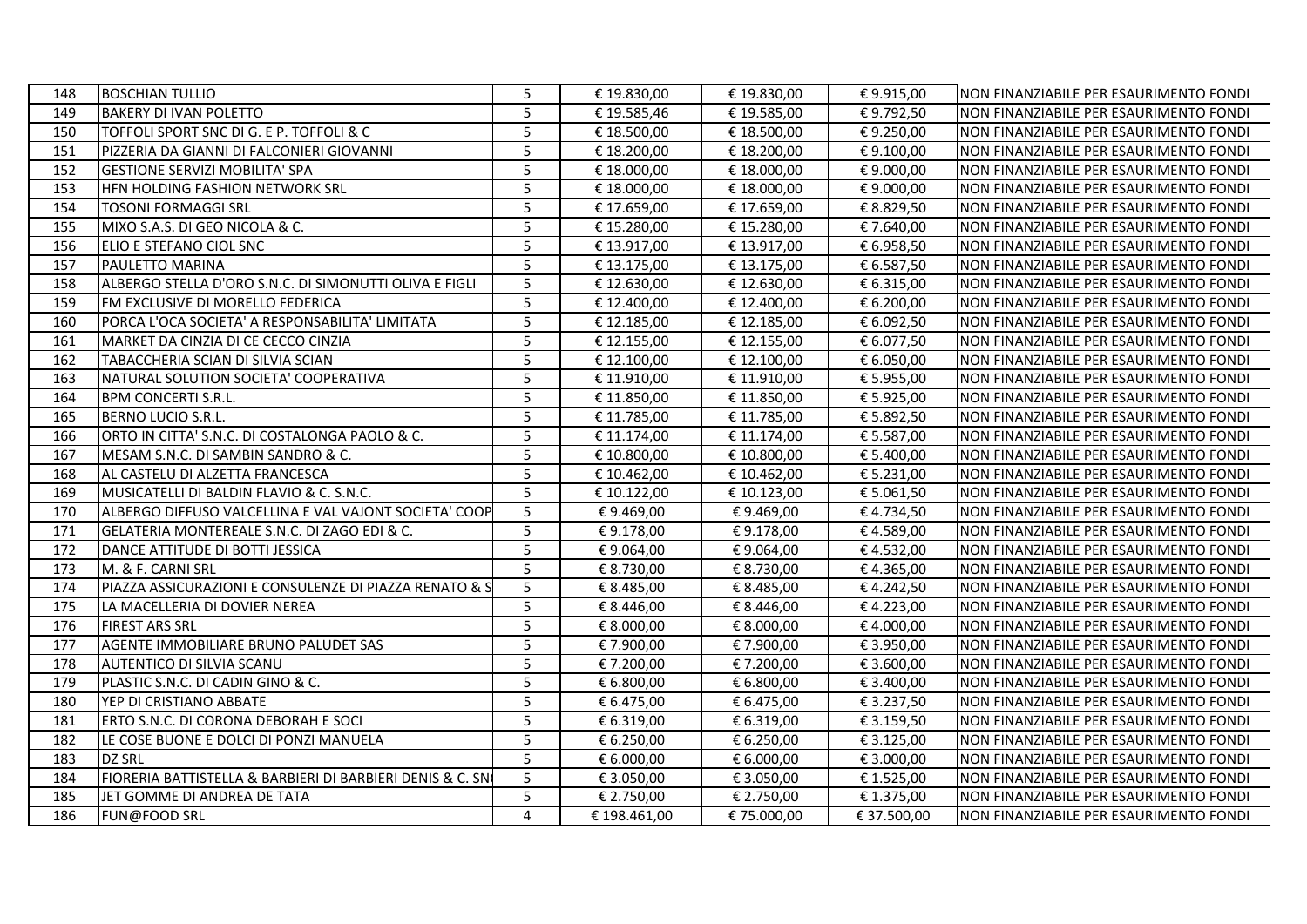| 187 | <b>TRATTORIA 3 CORONE SRL</b>                        | 4              | € 162.000,00 | €75.000,00  | € 37.500,00 | NON FINANZIABILE PER ESAURIMENTO FONDI |
|-----|------------------------------------------------------|----------------|--------------|-------------|-------------|----------------------------------------|
| 188 | C. & C. IMMOBILIARE SRL                              | $\overline{4}$ | € 154.000,00 | €75.000,00  | € 37.500,00 | NON FINANZIABILE PER ESAURIMENTO FONDI |
| 189 | PARI LAURA - LA GEMMA                                | $\overline{4}$ | € 77.791,00  | €75.000,00  | € 37.500,00 | NON FINANZIABILE PER ESAURIMENTO FONDI |
| 190 | MECNOVA S.N.C. DI SEDRAN GIOVANNI ANGELO E C.        | $\overline{4}$ | € 74.794,00  | €74.794,00  | € 37.397,00 | NON FINANZIABILE PER ESAURIMENTO FONDI |
| 191 | <b>TAURIAN ROBERTO</b>                               | 4              | € 57.234,00  | € 57.234,00 | € 28.617,00 | NON FINANZIABILE PER ESAURIMENTO FONDI |
| 192 | SANTIN ELIO E C. S.A.S.                              | 4              | € 57.173,00  | € 57.173,00 | € 28.586,50 | NON FINANZIABILE PER ESAURIMENTO FONDI |
| 193 | SANTANNA - S.R.L.                                    | 4              | € 56.217,00  | € 56.217,00 | € 28.108,50 | NON FINANZIABILE PER ESAURIMENTO FONDI |
| 194 | STEVENA' S.R.L.                                      | 4              | €44.542,00   | €44.542,00  | € 22.271,00 | NON FINANZIABILE PER ESAURIMENTO FONDI |
| 195 | GLOBAL CHEF CONSULTING SAS DI COAN WALTER & C        | $\overline{4}$ | € 33.700,00  | € 10.000,00 | € 8.000,00  | NON FINANZIABILE PER ESAURIMENTO FONDI |
| 196 | UNION S.A.S. DI ANGELO GUIDONE & C.                  | 4              | € 29.848,00  | € 29.848,00 | € 14.924,00 | NON FINANZIABILE PER ESAURIMENTO FONDI |
| 197 | <b>TOSONI DAVIDE</b>                                 | $\overline{4}$ | € 22.900,00  | € 22.900,00 | € 11.450,00 | NON FINANZIABILE PER ESAURIMENTO FONDI |
| 198 | AZ. VINI DE LORENZI DANIELA & CARLO &C. SAS          | $\overline{4}$ | € 22.509,00  | € 22.509,00 | € 11.254,50 | NON FINANZIABILE PER ESAURIMENTO FONDI |
| 199 | NUOVA DISTRIBUZIONE SRL                              | $\overline{4}$ | € 22.000,00  | € 22.000,00 | € 11.000,00 | NON FINANZIABILE PER ESAURIMENTO FONDI |
| 200 | POPOLIZIO ANTONELLA                                  | $\overline{4}$ | € 19.041,00  | € 19.041,00 | €9.520,50   | NON FINANZIABILE PER ESAURIMENTO FONDI |
| 201 | SUPERMERCATO CONAD VIGONOVO DI BEDUZG. & C. SNC      | 3              | € 341.049,00 | € 75.000,00 | € 37.500,00 | NON FINANZIABILE PER ESAURIMENTO FONDI |
| 202 | LA GENZIANELLA S.R.L.                                | $\overline{3}$ | € 173.651,00 | € 75.000,00 | € 37.500,00 | NON FINANZIABILE PER ESAURIMENTO FONDI |
| 203 | <b>VIH GROUP SRL</b>                                 | $\overline{3}$ | € 111.169,00 | € 75.000,00 | € 37.500,00 | NON FINANZIABILE PER ESAURIMENTO FONDI |
| 204 | GRIZZO SERGIO DI GRIZZO LAURA E LUCA & CO.           | 3              | €94.250,00   | € 75.000,00 | € 37.500,00 | NON FINANZIABILE PER ESAURIMENTO FONDI |
| 205 | <b>BIOPATHLAB SRL</b>                                | 3              | € 89.727,00  | €75.000,00  | € 37.500,00 | NON FINANZIABILE PER ESAURIMENTO FONDI |
| 206 | L.D.L. DI D'ALTERIO ANTONIETTA & C. S.N.C.           | $\overline{3}$ | € 87.794,00  | € 75.000,00 | € 37.500,00 | NON FINANZIABILE PER ESAURIMENTO FONDI |
| 207 | <b>ANGELELLA SRL</b>                                 | $\overline{3}$ | € 84.300,00  | €75.000,00  | € 37.500,00 | NON FINANZIABILE PER ESAURIMENTO FONDI |
| 208 | <b>INFANTI ALESSANDRA</b>                            | 3              | € 82.721,00  | €75.000,00  | € 37.500,00 | NON FINANZIABILE PER ESAURIMENTO FONDI |
| 209 | ENERGY LIFE S.R.L. SPORTIVA DILETTANTISTICA          | 3              | € 79.655,00  | €75.000,00  | € 37.500,00 | NON FINANZIABILE PER ESAURIMENTO FONDI |
| 210 | <b>PRONTO CARNI S.N.C. DI V. CECCHIN &amp; C.</b>    | 3              | € 79.400,00  | € 75.000,00 | € 37.500,00 | NON FINANZIABILE PER ESAURIMENTO FONDI |
| 211 | CENTROSTUDI EUROPA DI BUFFOLO ANDREA                 | $\overline{3}$ | € 76.100,00  | € 75.000,00 | € 37.500,00 | NON FINANZIABILE PER ESAURIMENTO FONDI |
| 212 | CENTRO OTTICO PERUZ S.R.L.                           | $\overline{3}$ | € 66.415,00  | € 64.660,00 | € 32.330,00 | NON FINANZIABILE PER ESAURIMENTO FONDI |
| 213 | PIA.NO SNC DI TOFFOLI PIERO & C.                     | 3              | € 64.105,00  | € 64.105,00 | € 32.052,50 | NON FINANZIABILE PER ESAURIMENTO FONDI |
| 214 | <b>VITERIE SRL</b>                                   | 3              | € 62.000,00  | € 62.000,00 | € 31.000,00 | NON FINANZIABILE PER ESAURIMENTO FONDI |
| 215 | <b>ENERGIM SRL</b>                                   | $\overline{3}$ | € 58.658,00  | € 25.000,00 | € 12.500,00 | NON FINANZIABILE PER ESAURIMENTO FONDI |
| 216 | PERIN MARIA TERESA                                   | $\overline{3}$ | € 58.243,00  | € 58.242,00 | € 29.121,00 | NON FINANZIABILE PER ESAURIMENTO FONDI |
| 217 | MIAMI DI MERSINAJ SILVANA                            | 3              | € 57.367,00  | € 57.368,00 | € 28.684,00 | NON FINANZIABILE PER ESAURIMENTO FONDI |
| 218 | FIORI E CONFETTI DI PUPIN MARIA                      | $\overline{3}$ | € 52.234,00  | € 52.234,00 | € 26.117,00 | NON FINANZIABILE PER ESAURIMENTO FONDI |
| 219 | STUDIO ZANETTE SAS DI ZANETTE FRANCESCO & C. STP     | $\overline{3}$ | € 51.230,00  | € 51.230,00 | € 25.615,00 | NON FINANZIABILE PER ESAURIMENTO FONDI |
| 220 | <b>HEALTHAID ITALIA S.R.L.</b>                       | $\overline{3}$ | € 50.816,00  | € 50.378,00 | € 25.189,00 | NON FINANZIABILE PER ESAURIMENTO FONDI |
| 221 | <b>OPIFICIO FRED SRL</b>                             | $\overline{3}$ | €43.881,00   | €43.881,00  | € 21.940,50 | NON FINANZIABILE PER ESAURIMENTO FONDI |
| 222 | PIZZERIA DA S'CIAUS DI PIOLI STEFANO                 | $\overline{3}$ | € 36.404,00  | € 36.404,00 | € 18.202,00 | NON FINANZIABILE PER ESAURIMENTO FONDI |
| 223 | GE.RE. S.R.L.                                        | $\overline{3}$ | € 33.569,00  | € 33.569,00 | € 16.784,50 | NON FINANZIABILE PER ESAURIMENTO FONDI |
| 224 | EDICOLANDIA S.N.C. DI MICHELA MALFANTE E SUSY FURLAN | $\overline{3}$ | € 28.411,00  | € 28.411,00 | € 14.205,50 | NON FINANZIABILE PER ESAURIMENTO FONDI |
| 225 | NEW OFFICE DI ZUCCOLO MARCELLO                       | $\mathbf{3}$   | € 27.733,00  | € 25.732,00 | € 12.866,00 | NON FINANZIABILE PER ESAURIMENTO FONDI |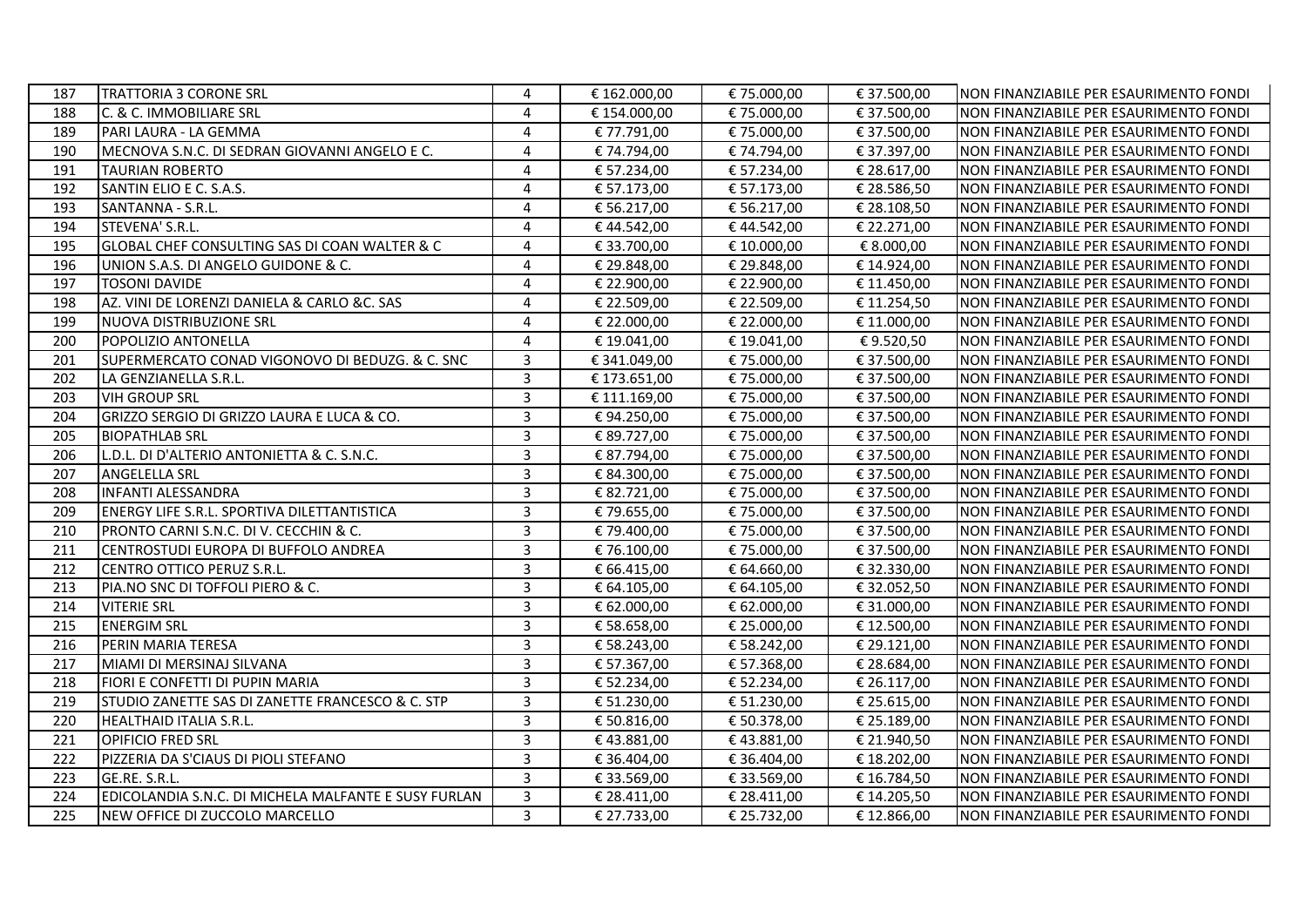| 226 | ENOTECA LA CURANDERA DI DE RE LIONELLA & C. S.N.C.       | 3                       | € 25.800,00 | € 25.800,00 | € 12.900,00 | NON FINANZIABILE PER ESAURIMENTO FONDI |
|-----|----------------------------------------------------------|-------------------------|-------------|-------------|-------------|----------------------------------------|
| 227 | OTTICA COLONNA DI BELLUNATO GINO                         | $\overline{3}$          | € 25.647,00 | € 25.647,00 | €12.823,50  | NON FINANZIABILE PER ESAURIMENTO FONDI |
| 228 | TRI. A CONSULENZE CONTABILI DI FABBRONI LORENZO & C.SA   | $\overline{3}$          | € 24.492,00 | € 24.492,00 | € 12.246,00 | NON FINANZIABILE PER ESAURIMENTO FONDI |
| 229 | BARCIS - TUR S.N.C. DI COLUSSI PAOLO & GIANCARLO         | $\overline{\mathbf{3}}$ | € 22.677,00 | € 22.674,00 | € 11.337,00 | NON FINANZIABILE PER ESAURIMENTO FONDI |
| 230 | <b>MEDICA SRL</b>                                        | 3                       | € 22.402,00 | € 22.402,00 | € 11.201,00 | NON FINANZIABILE PER ESAURIMENTO FONDI |
| 231 | TREM S.R.L.                                              | $\overline{3}$          | € 20.650,00 | € 20.650,00 | € 10.325,00 | NON FINANZIABILE PER ESAURIMENTO FONDI |
| 232 | ALLA FONTANIVA DI CATERINA E ALESSANDRA PILOT E C. S.A.9 | $\overline{3}$          | € 20.286,00 | € 20.286,00 | € 10.143,00 | NON FINANZIABILE PER ESAURIMENTO FONDI |
| 233 | <b>CANDIDO ANGELA</b>                                    | $\overline{3}$          | € 19.322,00 | € 19.322,00 | €9.661,00   | NON FINANZIABILE PER ESAURIMENTO FONDI |
| 234 | <b>G WEB SRL</b>                                         | $\overline{3}$          | € 17.000,00 | €17.000,00  | € 8.500,00  | NON FINANZIABILE PER ESAURIMENTO FONDI |
| 235 | ALLO ZUCCO DI CESCA PATRICK & C. SNC                     | $\overline{3}$          | € 16.744,00 | € 16.744,00 | € 8.372,00  | NON FINANZIABILE PER ESAURIMENTO FONDI |
| 236 | <b>FABRIS SECURITAS SRL</b>                              | $\overline{3}$          | € 16.403,00 | € 16.403,00 | € 8.201,50  | NON FINANZIABILE PER ESAURIMENTO FONDI |
| 237 | <b>ROVERE OMAR</b>                                       | $\overline{3}$          | € 15.400,00 | € 15.400,00 | € 7.700,00  | NON FINANZIABILE PER ESAURIMENTO FONDI |
| 238 | <b>DECA COMPONENTI SRL</b>                               | $\overline{3}$          | € 15.050,00 | € 15.050,00 | € 7.525,00  | NON FINANZIABILE PER ESAURIMENTO FONDI |
| 239 | <b>PERES GABRIELE</b>                                    | 3                       | € 14.935,00 | € 6.735,00  | € 3.367,50  | NON FINANZIABILE PER ESAURIMENTO FONDI |
| 240 | BMC DI FRANCO BASALDELLA E C. S.A.S.                     | $\overline{3}$          | € 14.868,00 | €14.868,00  | € 7.434,00  | NON FINANZIABILE PER ESAURIMENTO FONDI |
| 241 | OSTERIA TURLONIA DI MARIUTTI FEDERICO                    | $\overline{3}$          | € 13.580,00 | €13.580,00  | € 6.790,00  | NON FINANZIABILE PER ESAURIMENTO FONDI |
| 242 | <b>TOFFOLON MARCO</b>                                    | $\overline{3}$          | € 13.114,00 | € 13.114,00 | € 6.557,00  | NON FINANZIABILE PER ESAURIMENTO FONDI |
| 243 | FIORISSIMO di Zucchetto Fabio                            | $\overline{3}$          | € 12.731,00 | € 12.731,00 | € 6.365,50  | NON FINANZIABILE PER ESAURIMENTO FONDI |
| 244 | URBAN FARMHOUSE SNC DI COLLETTI S. & GUSSO C.            | $\overline{3}$          | € 12.150,00 | € 12.150,00 | € 6.075,00  | NON FINANZIABILE PER ESAURIMENTO FONDI |
| 245 | MOCA S.N.C. DI BERTOLO SABRINA E MONICA                  | $\overline{3}$          | € 12.030,00 | €12.030,00  | € 6.015,00  | NON FINANZIABILE PER ESAURIMENTO FONDI |
| 246 | PICCOLI FLAVIANO                                         | $\overline{3}$          | € 11.340,00 | € 11.340,00 | € 5.670,00  | NON FINANZIABILE PER ESAURIMENTO FONDI |
| 247 | LE CARNI DI CHIVILO' FELICINA                            | $\overline{3}$          | € 10.850,00 | €10.850,00  | € 5.425,00  | NON FINANZIABILE PER ESAURIMENTO FONDI |
| 248 | VETROGRAFICA S.N.C. DI SOLIMENO PAOLA E STRADIOTTO DIA   | 3                       | € 10.341,00 | € 10.341,00 | € 5.170,50  | NON FINANZIABILE PER ESAURIMENTO FONDI |
| 249 | ELLE DI ROSSIT LARA                                      | $\overline{3}$          | € 10.230,00 | € 10.230,00 | € 5.115,00  | NON FINANZIABILE PER ESAURIMENTO FONDI |
| 250 | MACELLERIA MORO DI MORO GIAMPAOLO                        | $\overline{3}$          | €9.225,00   | €9.225,00   | €4.612,50   | NON FINANZIABILE PER ESAURIMENTO FONDI |
| 251 | SUPERMERCATI BERTONI S.R.L.                              | $\overline{3}$          | € 8.885,00  | € 8.885,00  | €4.442,50   | NON FINANZIABILE PER ESAURIMENTO FONDI |
| 252 | DIEFFE S.R.L.                                            | 3                       | € 8.322,00  | € 8.322,00  | €4.161,00   | NON FINANZIABILE PER ESAURIMENTO FONDI |
| 253 | PURLILIUM S.R.L.                                         | $\overline{3}$          | €7.240,00   | € 7.240,00  | € 3.620,00  | NON FINANZIABILE PER ESAURIMENTO FONDI |
| 254 | BRESSAN GOMME DI BRESSAN ENZO                            | $\overline{3}$          | € 6.957,00  | € 6.957,00  | € 3.478,50  | NON FINANZIABILE PER ESAURIMENTO FONDI |
| 255 | <b>OSTERIA GALLO CEDRONE</b>                             | $\overline{3}$          | € 6.319,00  | € 6.319,00  | € 3.159,50  | NON FINANZIABILE PER ESAURIMENTO FONDI |
| 256 | <b>BERNARDA MASSIMO</b>                                  | $\overline{3}$          | € 6.319,00  | € 6.319,00  | € 3.159,50  | NON FINANZIABILE PER ESAURIMENTO FONDI |
| 257 | L'AGRARIA ZOO-GARDEN DI LORENZIN FERDINANDO              | $\overline{3}$          | € 6.103,00  | € 6.103,00  | € 3.051,50  | NON FINANZIABILE PER ESAURIMENTO FONDI |
| 258 | FARMACIA BONIN SAS DEL DOTT. MASSIMILIANO BONIN          | 3                       | € 2.700,00  | € 27.000,00 | € 13.500,00 | NON FINANZIABILE PER ESAURIMENTO FONDI |
| 259 | SPORTSNAPIT S.R.L.S.                                     | $\overline{2}$          | €42.000,00  | € 10.000,00 | € 5.000,00  | NON FINANZIABILE PER ESAURIMENTO FONDI |
| 260 | <b>LEANPRODUCTS SRL</b>                                  | $\overline{2}$          | € 38.917,00 | € 25.000,00 | € 12.500,00 | NON FINANZIABILE PER ESAURIMENTO FONDI |
| 261 | TECNOGROUP S.R.L.                                        | $\overline{2}$          | € 38.917,00 | € 25.000,00 | € 12.500,00 | NON FINANZIABILE PER ESAURIMENTO FONDI |
| 262 | <b>VOLPATTI DAMIANO</b>                                  | $\overline{2}$          | € 32.800,00 | € 25.000,00 | € 12.500,00 | NON FINANZIABILE PER ESAURIMENTO FONDI |
| 263 | TUTTO BONTA' SRL                                         | $\overline{2}$          | € 30.550,00 | € 29.550,00 | € 14.775,00 | NON FINANZIABILE PER ESAURIMENTO FONDI |
| 264 | <b>MADONNA MARIA ROSARIA</b>                             | $\overline{2}$          | € 27.000,00 | € 27.000,00 | € 13.500,00 | NON FINANZIABILE PER ESAURIMENTO FONDI |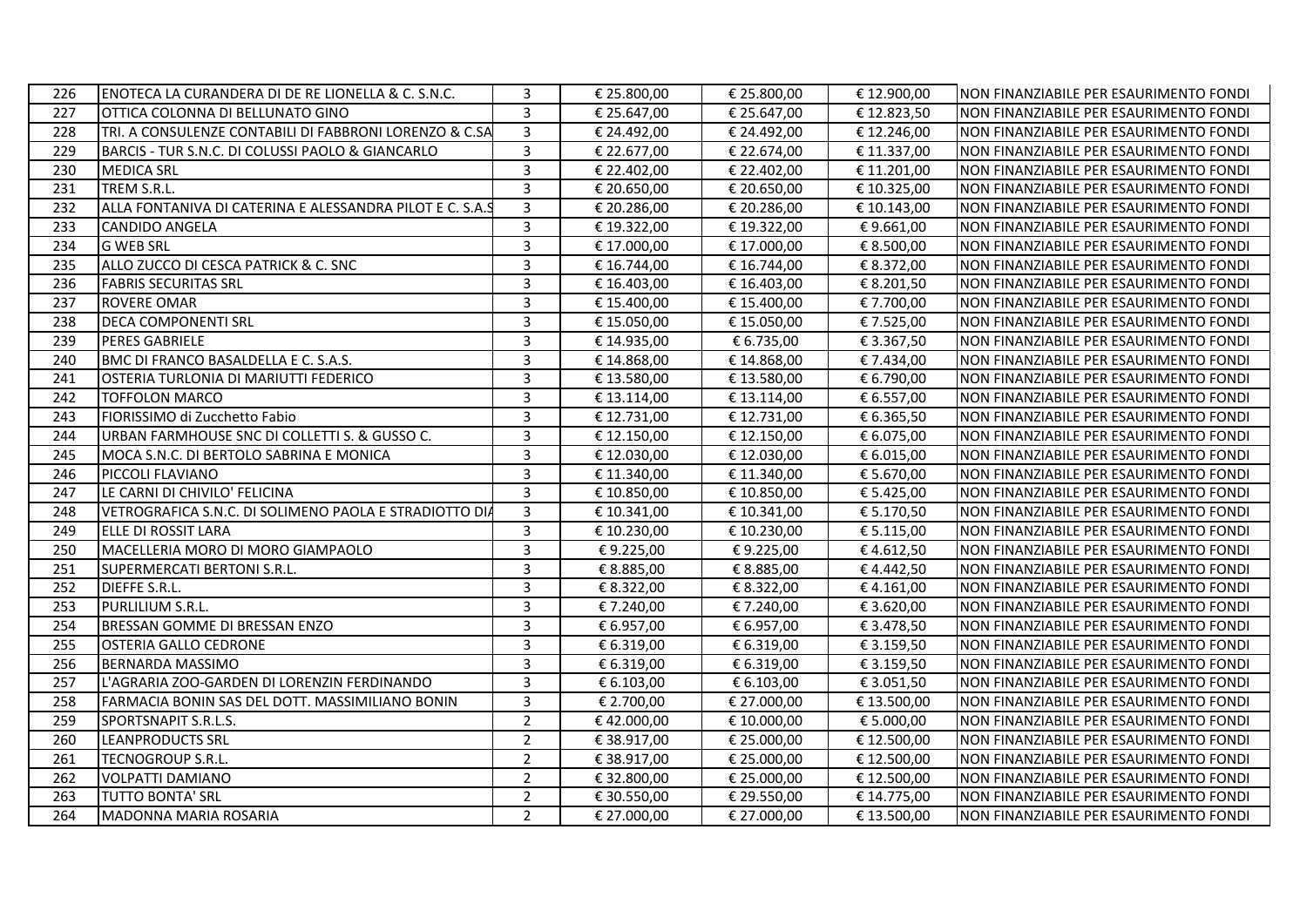| $\overline{2}$<br><b>ENZO FERDINANDO</b><br>€ 22.131,00<br>€ 22.131,00<br>€11.065,50<br>NON FINANZIABILE PER ESAURIMENTO FONDI<br>266<br>$\overline{2}$<br>267<br><b>IXARU MARIA</b><br>€ 19.990,00<br>€ 19.990,00<br>€9.995,00<br>NON FINANZIABILE PER ESAURIMENTO FONDI<br>$\overline{2}$<br>M. C. R. DI ZUCCHET GIUSEPPE & C. SNC<br>€ 18.527,00<br>268<br>€ 18.527,00<br>€9.263,50<br>NON FINANZIABILE PER ESAURIMENTO FONDI<br>$\overline{2}$<br>269<br>UTENSILERIA SRL<br>€ 15.830,00<br>€ 15.830,00<br>€ 7.915,00<br>NON FINANZIABILE PER ESAURIMENTO FONDI<br>$\overline{2}$<br>270<br><b>CORONA DAVIDE</b><br>€ 14.581,00<br>€ 14.581,00<br>€7.290,50<br>NON FINANZIABILE PER ESAURIMENTO FONDI<br>€75.000,00<br>€ 37.500,00<br>271<br>P.A.M. SRL<br>$\mathbf{1}$<br>€ 184.500,00<br>NON FINANZIABILE PER ESAURIMENTO FONDI<br>272<br><b>ARTI INFORMATICHE SRL</b><br>$\mathbf{1}$<br>€ 131.329,00<br>€75.000,00<br>€ 37.500,00<br>NON FINANZIABILE PER ESAURIMENTO FONDI<br>273<br><b>EUROBEVANDE SRL</b><br>$\mathbf{1}$<br>€ 129.750,00<br>€75.000,00<br>€ 37.500,00<br>NON FINANZIABILE PER ESAURIMENTO FONDI<br>274<br><b>CORONA RUGGERO</b><br>1<br>€95.191,00<br>€ 75.000,00<br>€ 37.500,00<br>NON FINANZIABILE PER ESAURIMENTO FONDI<br>275<br>NASSUTTI ADELIO SNC DI MAURO E FEDERICA NASSUTTI<br>$\mathbf{1}$<br>€93.946,00<br>€75.000,00<br>€ 37.500,00<br>NON FINANZIABILE PER ESAURIMENTO FONDI<br>276<br>€75.000,00<br>PEGASO S.R.L.<br>$\mathbf{1}$<br>€ 84.801,00<br>€ 37.500,00<br>NON FINANZIABILE PER ESAURIMENTO FONDI<br>LUNA S.R.L.<br>1<br>€ 68.000,00<br>€ 68.000,00<br>277<br>€ 34.000,00<br>NON FINANZIABILE PER ESAURIMENTO FONDI<br>278<br>F.LLI MAZZEGA DI MAZZEGA PRIMO GALLIANO E CLAUDIO - SO<br>$\mathbf{1}$<br>€ 61.978,00<br>€ 61.978,00<br>€ 30.989,00<br>NON FINANZIABILE PER ESAURIMENTO FONDI<br>279<br><b>AGRIMOR DI FRANCO MORETTI &amp; C</b><br>$\mathbf{1}$<br>€ 57.600,00<br>€ 25.000,00<br>€ 12.500,00<br>NON FINANZIABILE PER ESAURIMENTO FONDI<br>$\mathbf{1}$<br>280<br>ARREDAMENTI CHIAPOLINO DI PAOLA E UMBERTO SNC<br>€48.050,00<br>€48.050,72<br>€ 24.025,36<br>NON FINANZIABILE PER ESAURIMENTO FONDI<br>281<br>CENTROGOMME S.R.L.<br>$\mathbf{1}$<br>€46.423,00<br>€46.423,00<br>€ 23.211,50<br>NON FINANZIABILE PER ESAURIMENTO FONDI<br><b>FACCINI ELETTRODOMESTICI SRL</b><br>€42.197,00<br>€42.197,00<br>€ 21.098,50<br>282<br>$\mathbf{1}$<br>NON FINANZIABILE PER ESAURIMENTO FONDI<br>283<br><b>ECOKEM SRL</b><br>$\mathbf{1}$<br>€ 37.781,00<br>€ 37.781,00<br>€18.890,50<br>NON FINANZIABILE PER ESAURIMENTO FONDI<br>284<br>ORNELLA SNC DI DEREANI ORNELLA & C.<br>1<br>€ 33.682,00<br>€ 33.680,00<br>€ 16.840,00<br>NON FINANZIABILE PER ESAURIMENTO FONDI<br>285<br><b>RIZZETTO MORRIS</b><br>1<br>€ 29.761,00<br>€ 25.000,00<br>€ 12.500,00<br>NON FINANZIABILE PER ESAURIMENTO FONDI<br>ARREDOMANIA INTERNI SAS DI VEDOVATO D.<br>$\mathbf{1}$<br>286<br>€ 28.300,00<br>€ 25.000,00<br>€ 12.500,00<br>NON FINANZIABILE PER ESAURIMENTO FONDI<br>€ 28.000,00<br>€ 25.000,00<br>287<br>AVANTI AGLI EVENTI DI PAPAIS DANIELA<br>$\mathbf{1}$<br>€12.500,00<br>NON FINANZIABILE PER ESAURIMENTO FONDI<br>288<br><b>CAPPELLOTTO SRL</b><br>€ 11.310,00<br>€ 11.310,00<br>€ 5.655,00<br>NON FINANZIABILE PER ESAURIMENTO FONDI<br>1<br>SISTEMA UFFICIO S.A.S. DI SPIANATO ANGELO & C.<br>$\mathbf{1}$<br>€ 11.157,00<br>€ 11.157,00<br>289<br>€ 5.578,50<br>NON FINANZIABILE PER ESAURIMENTO FONDI<br><b>BRUNI PAOLA</b><br>€9.908,00<br>€9.908,00<br>NON FINANZIABILE PER ESAURIMENTO FONDI<br>290<br>$\mathbf{1}$<br>€4.954,00<br>291<br>ELETTROCENTER DI MUIN CHRISTIAN<br>$1\,$<br>€ 8.010,00<br>€ 8.010,00<br>€4.005,00<br>NON FINANZIABILE PER ESAURIMENTO FONDI<br><b>TIQUADRA SRL</b><br>$\mathbf 0$<br><b>NON AMMESSA</b><br>292<br>€ 0,00<br>€ 0,00<br>€ 0,00<br>293<br>2EAST ITALY - RETE D'IMPRESE<br>$\mathbf 0$<br>€ 0,00<br>€ 0,00<br>€ 0,00<br><b>NON AMMESSA</b><br>$\mathbf 0$<br>€ 0,00<br>€ 0,00<br>€ 0,00<br>294<br>BORANGA - TESSUTI E CONFEZIONI S.P.A.<br><b>NON AMMESSA</b><br>295<br>$\mathbf 0$<br>€ 0,00<br>€ 0,00<br><b>INFO TEAM S.R.L.</b><br>€ 0,00<br><b>NON AMMESSA</b><br>296<br>$\Omega$<br>€ 0,00<br>PELLEGRINI CARLO<br>€ 0,00<br>€ 0,00<br><b>NON AMMESSA</b><br>297<br>$\Omega$<br>€ 0,00<br>€ 0,00<br>€ 0,00<br>EB SICUREZZA E AMBIENTE S.R.L.<br><b>NON AMMESSA</b><br>298<br>MEGATRUCK24.COM<br>$\Omega$<br>€ 0,00<br>€ 0,00<br><b>NON AMMESSA</b><br>€ 0,00<br>299<br>M & M SRL<br>$\Omega$<br>€ 0,00<br>€ 0,00<br>€ 0,00<br><b>NON AMMESSA</b><br>$\Omega$<br>STIDIO VENDRUSCOLO SRL<br>€ 0,00<br>€ 0,00<br>€ 0,00<br><b>NON AMMESSA</b><br>300<br>301<br><b>FARMA</b><br>$\Omega$<br>€ 0,00<br>€ 0,00<br>€ 0,00<br><b>NON AMMESSA</b><br>$\Omega$<br>302<br><b>BARBARIOL IGOR</b><br>€ 0,00<br>€ 0,00<br>€ 0,00<br><b>NON AMMESSA</b><br><b>CROZZOLI MICHELE</b><br>$\Omega$<br>303<br>€ 0,00<br>€ 0,00<br>€ 0,00<br><b>NON AMMESSA</b> | 265 | <b>ENNEAUTO DI MATTIOZ LARISSA</b> | $\overline{2}$ | € 23.030,00 | € 23.030,00 | € 11.515,00 | NON FINANZIABILE PER ESAURIMENTO FONDI |
|---------------------------------------------------------------------------------------------------------------------------------------------------------------------------------------------------------------------------------------------------------------------------------------------------------------------------------------------------------------------------------------------------------------------------------------------------------------------------------------------------------------------------------------------------------------------------------------------------------------------------------------------------------------------------------------------------------------------------------------------------------------------------------------------------------------------------------------------------------------------------------------------------------------------------------------------------------------------------------------------------------------------------------------------------------------------------------------------------------------------------------------------------------------------------------------------------------------------------------------------------------------------------------------------------------------------------------------------------------------------------------------------------------------------------------------------------------------------------------------------------------------------------------------------------------------------------------------------------------------------------------------------------------------------------------------------------------------------------------------------------------------------------------------------------------------------------------------------------------------------------------------------------------------------------------------------------------------------------------------------------------------------------------------------------------------------------------------------------------------------------------------------------------------------------------------------------------------------------------------------------------------------------------------------------------------------------------------------------------------------------------------------------------------------------------------------------------------------------------------------------------------------------------------------------------------------------------------------------------------------------------------------------------------------------------------------------------------------------------------------------------------------------------------------------------------------------------------------------------------------------------------------------------------------------------------------------------------------------------------------------------------------------------------------------------------------------------------------------------------------------------------------------------------------------------------------------------------------------------------------------------------------------------------------------------------------------------------------------------------------------------------------------------------------------------------------------------------------------------------------------------------------------------------------------------------------------------------------------------------------------------------------------------------------------------------------------------------------------------------------------------------------------------------------------------------------------------------------------------------------------------------------------------------------------------------------------------------------------------------------------------------------------------------------------------------------------------------------------------------------------------------------------------------------------------------------------------------------------------------------------------------------------------------------------------------------------------------------------------------------------------------------------------------------------------------------------------------------------------------------------------------------------------------------------------------------------------------------------------------------------------------------------------------------------------------------------------------------------------------------------------------------------------------------------------------------------------------------------------------------------------------------------------------------------------------------------------------|-----|------------------------------------|----------------|-------------|-------------|-------------|----------------------------------------|
|                                                                                                                                                                                                                                                                                                                                                                                                                                                                                                                                                                                                                                                                                                                                                                                                                                                                                                                                                                                                                                                                                                                                                                                                                                                                                                                                                                                                                                                                                                                                                                                                                                                                                                                                                                                                                                                                                                                                                                                                                                                                                                                                                                                                                                                                                                                                                                                                                                                                                                                                                                                                                                                                                                                                                                                                                                                                                                                                                                                                                                                                                                                                                                                                                                                                                                                                                                                                                                                                                                                                                                                                                                                                                                                                                                                                                                                                                                                                                                                                                                                                                                                                                                                                                                                                                                                                                                                                                                                                                                                                                                                                                                                                                                                                                                                                                                                                                                                                                               |     |                                    |                |             |             |             |                                        |
|                                                                                                                                                                                                                                                                                                                                                                                                                                                                                                                                                                                                                                                                                                                                                                                                                                                                                                                                                                                                                                                                                                                                                                                                                                                                                                                                                                                                                                                                                                                                                                                                                                                                                                                                                                                                                                                                                                                                                                                                                                                                                                                                                                                                                                                                                                                                                                                                                                                                                                                                                                                                                                                                                                                                                                                                                                                                                                                                                                                                                                                                                                                                                                                                                                                                                                                                                                                                                                                                                                                                                                                                                                                                                                                                                                                                                                                                                                                                                                                                                                                                                                                                                                                                                                                                                                                                                                                                                                                                                                                                                                                                                                                                                                                                                                                                                                                                                                                                                               |     |                                    |                |             |             |             |                                        |
|                                                                                                                                                                                                                                                                                                                                                                                                                                                                                                                                                                                                                                                                                                                                                                                                                                                                                                                                                                                                                                                                                                                                                                                                                                                                                                                                                                                                                                                                                                                                                                                                                                                                                                                                                                                                                                                                                                                                                                                                                                                                                                                                                                                                                                                                                                                                                                                                                                                                                                                                                                                                                                                                                                                                                                                                                                                                                                                                                                                                                                                                                                                                                                                                                                                                                                                                                                                                                                                                                                                                                                                                                                                                                                                                                                                                                                                                                                                                                                                                                                                                                                                                                                                                                                                                                                                                                                                                                                                                                                                                                                                                                                                                                                                                                                                                                                                                                                                                                               |     |                                    |                |             |             |             |                                        |
|                                                                                                                                                                                                                                                                                                                                                                                                                                                                                                                                                                                                                                                                                                                                                                                                                                                                                                                                                                                                                                                                                                                                                                                                                                                                                                                                                                                                                                                                                                                                                                                                                                                                                                                                                                                                                                                                                                                                                                                                                                                                                                                                                                                                                                                                                                                                                                                                                                                                                                                                                                                                                                                                                                                                                                                                                                                                                                                                                                                                                                                                                                                                                                                                                                                                                                                                                                                                                                                                                                                                                                                                                                                                                                                                                                                                                                                                                                                                                                                                                                                                                                                                                                                                                                                                                                                                                                                                                                                                                                                                                                                                                                                                                                                                                                                                                                                                                                                                                               |     |                                    |                |             |             |             |                                        |
|                                                                                                                                                                                                                                                                                                                                                                                                                                                                                                                                                                                                                                                                                                                                                                                                                                                                                                                                                                                                                                                                                                                                                                                                                                                                                                                                                                                                                                                                                                                                                                                                                                                                                                                                                                                                                                                                                                                                                                                                                                                                                                                                                                                                                                                                                                                                                                                                                                                                                                                                                                                                                                                                                                                                                                                                                                                                                                                                                                                                                                                                                                                                                                                                                                                                                                                                                                                                                                                                                                                                                                                                                                                                                                                                                                                                                                                                                                                                                                                                                                                                                                                                                                                                                                                                                                                                                                                                                                                                                                                                                                                                                                                                                                                                                                                                                                                                                                                                                               |     |                                    |                |             |             |             |                                        |
|                                                                                                                                                                                                                                                                                                                                                                                                                                                                                                                                                                                                                                                                                                                                                                                                                                                                                                                                                                                                                                                                                                                                                                                                                                                                                                                                                                                                                                                                                                                                                                                                                                                                                                                                                                                                                                                                                                                                                                                                                                                                                                                                                                                                                                                                                                                                                                                                                                                                                                                                                                                                                                                                                                                                                                                                                                                                                                                                                                                                                                                                                                                                                                                                                                                                                                                                                                                                                                                                                                                                                                                                                                                                                                                                                                                                                                                                                                                                                                                                                                                                                                                                                                                                                                                                                                                                                                                                                                                                                                                                                                                                                                                                                                                                                                                                                                                                                                                                                               |     |                                    |                |             |             |             |                                        |
|                                                                                                                                                                                                                                                                                                                                                                                                                                                                                                                                                                                                                                                                                                                                                                                                                                                                                                                                                                                                                                                                                                                                                                                                                                                                                                                                                                                                                                                                                                                                                                                                                                                                                                                                                                                                                                                                                                                                                                                                                                                                                                                                                                                                                                                                                                                                                                                                                                                                                                                                                                                                                                                                                                                                                                                                                                                                                                                                                                                                                                                                                                                                                                                                                                                                                                                                                                                                                                                                                                                                                                                                                                                                                                                                                                                                                                                                                                                                                                                                                                                                                                                                                                                                                                                                                                                                                                                                                                                                                                                                                                                                                                                                                                                                                                                                                                                                                                                                                               |     |                                    |                |             |             |             |                                        |
|                                                                                                                                                                                                                                                                                                                                                                                                                                                                                                                                                                                                                                                                                                                                                                                                                                                                                                                                                                                                                                                                                                                                                                                                                                                                                                                                                                                                                                                                                                                                                                                                                                                                                                                                                                                                                                                                                                                                                                                                                                                                                                                                                                                                                                                                                                                                                                                                                                                                                                                                                                                                                                                                                                                                                                                                                                                                                                                                                                                                                                                                                                                                                                                                                                                                                                                                                                                                                                                                                                                                                                                                                                                                                                                                                                                                                                                                                                                                                                                                                                                                                                                                                                                                                                                                                                                                                                                                                                                                                                                                                                                                                                                                                                                                                                                                                                                                                                                                                               |     |                                    |                |             |             |             |                                        |
|                                                                                                                                                                                                                                                                                                                                                                                                                                                                                                                                                                                                                                                                                                                                                                                                                                                                                                                                                                                                                                                                                                                                                                                                                                                                                                                                                                                                                                                                                                                                                                                                                                                                                                                                                                                                                                                                                                                                                                                                                                                                                                                                                                                                                                                                                                                                                                                                                                                                                                                                                                                                                                                                                                                                                                                                                                                                                                                                                                                                                                                                                                                                                                                                                                                                                                                                                                                                                                                                                                                                                                                                                                                                                                                                                                                                                                                                                                                                                                                                                                                                                                                                                                                                                                                                                                                                                                                                                                                                                                                                                                                                                                                                                                                                                                                                                                                                                                                                                               |     |                                    |                |             |             |             |                                        |
|                                                                                                                                                                                                                                                                                                                                                                                                                                                                                                                                                                                                                                                                                                                                                                                                                                                                                                                                                                                                                                                                                                                                                                                                                                                                                                                                                                                                                                                                                                                                                                                                                                                                                                                                                                                                                                                                                                                                                                                                                                                                                                                                                                                                                                                                                                                                                                                                                                                                                                                                                                                                                                                                                                                                                                                                                                                                                                                                                                                                                                                                                                                                                                                                                                                                                                                                                                                                                                                                                                                                                                                                                                                                                                                                                                                                                                                                                                                                                                                                                                                                                                                                                                                                                                                                                                                                                                                                                                                                                                                                                                                                                                                                                                                                                                                                                                                                                                                                                               |     |                                    |                |             |             |             |                                        |
|                                                                                                                                                                                                                                                                                                                                                                                                                                                                                                                                                                                                                                                                                                                                                                                                                                                                                                                                                                                                                                                                                                                                                                                                                                                                                                                                                                                                                                                                                                                                                                                                                                                                                                                                                                                                                                                                                                                                                                                                                                                                                                                                                                                                                                                                                                                                                                                                                                                                                                                                                                                                                                                                                                                                                                                                                                                                                                                                                                                                                                                                                                                                                                                                                                                                                                                                                                                                                                                                                                                                                                                                                                                                                                                                                                                                                                                                                                                                                                                                                                                                                                                                                                                                                                                                                                                                                                                                                                                                                                                                                                                                                                                                                                                                                                                                                                                                                                                                                               |     |                                    |                |             |             |             |                                        |
|                                                                                                                                                                                                                                                                                                                                                                                                                                                                                                                                                                                                                                                                                                                                                                                                                                                                                                                                                                                                                                                                                                                                                                                                                                                                                                                                                                                                                                                                                                                                                                                                                                                                                                                                                                                                                                                                                                                                                                                                                                                                                                                                                                                                                                                                                                                                                                                                                                                                                                                                                                                                                                                                                                                                                                                                                                                                                                                                                                                                                                                                                                                                                                                                                                                                                                                                                                                                                                                                                                                                                                                                                                                                                                                                                                                                                                                                                                                                                                                                                                                                                                                                                                                                                                                                                                                                                                                                                                                                                                                                                                                                                                                                                                                                                                                                                                                                                                                                                               |     |                                    |                |             |             |             |                                        |
|                                                                                                                                                                                                                                                                                                                                                                                                                                                                                                                                                                                                                                                                                                                                                                                                                                                                                                                                                                                                                                                                                                                                                                                                                                                                                                                                                                                                                                                                                                                                                                                                                                                                                                                                                                                                                                                                                                                                                                                                                                                                                                                                                                                                                                                                                                                                                                                                                                                                                                                                                                                                                                                                                                                                                                                                                                                                                                                                                                                                                                                                                                                                                                                                                                                                                                                                                                                                                                                                                                                                                                                                                                                                                                                                                                                                                                                                                                                                                                                                                                                                                                                                                                                                                                                                                                                                                                                                                                                                                                                                                                                                                                                                                                                                                                                                                                                                                                                                                               |     |                                    |                |             |             |             |                                        |
|                                                                                                                                                                                                                                                                                                                                                                                                                                                                                                                                                                                                                                                                                                                                                                                                                                                                                                                                                                                                                                                                                                                                                                                                                                                                                                                                                                                                                                                                                                                                                                                                                                                                                                                                                                                                                                                                                                                                                                                                                                                                                                                                                                                                                                                                                                                                                                                                                                                                                                                                                                                                                                                                                                                                                                                                                                                                                                                                                                                                                                                                                                                                                                                                                                                                                                                                                                                                                                                                                                                                                                                                                                                                                                                                                                                                                                                                                                                                                                                                                                                                                                                                                                                                                                                                                                                                                                                                                                                                                                                                                                                                                                                                                                                                                                                                                                                                                                                                                               |     |                                    |                |             |             |             |                                        |
|                                                                                                                                                                                                                                                                                                                                                                                                                                                                                                                                                                                                                                                                                                                                                                                                                                                                                                                                                                                                                                                                                                                                                                                                                                                                                                                                                                                                                                                                                                                                                                                                                                                                                                                                                                                                                                                                                                                                                                                                                                                                                                                                                                                                                                                                                                                                                                                                                                                                                                                                                                                                                                                                                                                                                                                                                                                                                                                                                                                                                                                                                                                                                                                                                                                                                                                                                                                                                                                                                                                                                                                                                                                                                                                                                                                                                                                                                                                                                                                                                                                                                                                                                                                                                                                                                                                                                                                                                                                                                                                                                                                                                                                                                                                                                                                                                                                                                                                                                               |     |                                    |                |             |             |             |                                        |
|                                                                                                                                                                                                                                                                                                                                                                                                                                                                                                                                                                                                                                                                                                                                                                                                                                                                                                                                                                                                                                                                                                                                                                                                                                                                                                                                                                                                                                                                                                                                                                                                                                                                                                                                                                                                                                                                                                                                                                                                                                                                                                                                                                                                                                                                                                                                                                                                                                                                                                                                                                                                                                                                                                                                                                                                                                                                                                                                                                                                                                                                                                                                                                                                                                                                                                                                                                                                                                                                                                                                                                                                                                                                                                                                                                                                                                                                                                                                                                                                                                                                                                                                                                                                                                                                                                                                                                                                                                                                                                                                                                                                                                                                                                                                                                                                                                                                                                                                                               |     |                                    |                |             |             |             |                                        |
|                                                                                                                                                                                                                                                                                                                                                                                                                                                                                                                                                                                                                                                                                                                                                                                                                                                                                                                                                                                                                                                                                                                                                                                                                                                                                                                                                                                                                                                                                                                                                                                                                                                                                                                                                                                                                                                                                                                                                                                                                                                                                                                                                                                                                                                                                                                                                                                                                                                                                                                                                                                                                                                                                                                                                                                                                                                                                                                                                                                                                                                                                                                                                                                                                                                                                                                                                                                                                                                                                                                                                                                                                                                                                                                                                                                                                                                                                                                                                                                                                                                                                                                                                                                                                                                                                                                                                                                                                                                                                                                                                                                                                                                                                                                                                                                                                                                                                                                                                               |     |                                    |                |             |             |             |                                        |
|                                                                                                                                                                                                                                                                                                                                                                                                                                                                                                                                                                                                                                                                                                                                                                                                                                                                                                                                                                                                                                                                                                                                                                                                                                                                                                                                                                                                                                                                                                                                                                                                                                                                                                                                                                                                                                                                                                                                                                                                                                                                                                                                                                                                                                                                                                                                                                                                                                                                                                                                                                                                                                                                                                                                                                                                                                                                                                                                                                                                                                                                                                                                                                                                                                                                                                                                                                                                                                                                                                                                                                                                                                                                                                                                                                                                                                                                                                                                                                                                                                                                                                                                                                                                                                                                                                                                                                                                                                                                                                                                                                                                                                                                                                                                                                                                                                                                                                                                                               |     |                                    |                |             |             |             |                                        |
|                                                                                                                                                                                                                                                                                                                                                                                                                                                                                                                                                                                                                                                                                                                                                                                                                                                                                                                                                                                                                                                                                                                                                                                                                                                                                                                                                                                                                                                                                                                                                                                                                                                                                                                                                                                                                                                                                                                                                                                                                                                                                                                                                                                                                                                                                                                                                                                                                                                                                                                                                                                                                                                                                                                                                                                                                                                                                                                                                                                                                                                                                                                                                                                                                                                                                                                                                                                                                                                                                                                                                                                                                                                                                                                                                                                                                                                                                                                                                                                                                                                                                                                                                                                                                                                                                                                                                                                                                                                                                                                                                                                                                                                                                                                                                                                                                                                                                                                                                               |     |                                    |                |             |             |             |                                        |
|                                                                                                                                                                                                                                                                                                                                                                                                                                                                                                                                                                                                                                                                                                                                                                                                                                                                                                                                                                                                                                                                                                                                                                                                                                                                                                                                                                                                                                                                                                                                                                                                                                                                                                                                                                                                                                                                                                                                                                                                                                                                                                                                                                                                                                                                                                                                                                                                                                                                                                                                                                                                                                                                                                                                                                                                                                                                                                                                                                                                                                                                                                                                                                                                                                                                                                                                                                                                                                                                                                                                                                                                                                                                                                                                                                                                                                                                                                                                                                                                                                                                                                                                                                                                                                                                                                                                                                                                                                                                                                                                                                                                                                                                                                                                                                                                                                                                                                                                                               |     |                                    |                |             |             |             |                                        |
|                                                                                                                                                                                                                                                                                                                                                                                                                                                                                                                                                                                                                                                                                                                                                                                                                                                                                                                                                                                                                                                                                                                                                                                                                                                                                                                                                                                                                                                                                                                                                                                                                                                                                                                                                                                                                                                                                                                                                                                                                                                                                                                                                                                                                                                                                                                                                                                                                                                                                                                                                                                                                                                                                                                                                                                                                                                                                                                                                                                                                                                                                                                                                                                                                                                                                                                                                                                                                                                                                                                                                                                                                                                                                                                                                                                                                                                                                                                                                                                                                                                                                                                                                                                                                                                                                                                                                                                                                                                                                                                                                                                                                                                                                                                                                                                                                                                                                                                                                               |     |                                    |                |             |             |             |                                        |
|                                                                                                                                                                                                                                                                                                                                                                                                                                                                                                                                                                                                                                                                                                                                                                                                                                                                                                                                                                                                                                                                                                                                                                                                                                                                                                                                                                                                                                                                                                                                                                                                                                                                                                                                                                                                                                                                                                                                                                                                                                                                                                                                                                                                                                                                                                                                                                                                                                                                                                                                                                                                                                                                                                                                                                                                                                                                                                                                                                                                                                                                                                                                                                                                                                                                                                                                                                                                                                                                                                                                                                                                                                                                                                                                                                                                                                                                                                                                                                                                                                                                                                                                                                                                                                                                                                                                                                                                                                                                                                                                                                                                                                                                                                                                                                                                                                                                                                                                                               |     |                                    |                |             |             |             |                                        |
|                                                                                                                                                                                                                                                                                                                                                                                                                                                                                                                                                                                                                                                                                                                                                                                                                                                                                                                                                                                                                                                                                                                                                                                                                                                                                                                                                                                                                                                                                                                                                                                                                                                                                                                                                                                                                                                                                                                                                                                                                                                                                                                                                                                                                                                                                                                                                                                                                                                                                                                                                                                                                                                                                                                                                                                                                                                                                                                                                                                                                                                                                                                                                                                                                                                                                                                                                                                                                                                                                                                                                                                                                                                                                                                                                                                                                                                                                                                                                                                                                                                                                                                                                                                                                                                                                                                                                                                                                                                                                                                                                                                                                                                                                                                                                                                                                                                                                                                                                               |     |                                    |                |             |             |             |                                        |
|                                                                                                                                                                                                                                                                                                                                                                                                                                                                                                                                                                                                                                                                                                                                                                                                                                                                                                                                                                                                                                                                                                                                                                                                                                                                                                                                                                                                                                                                                                                                                                                                                                                                                                                                                                                                                                                                                                                                                                                                                                                                                                                                                                                                                                                                                                                                                                                                                                                                                                                                                                                                                                                                                                                                                                                                                                                                                                                                                                                                                                                                                                                                                                                                                                                                                                                                                                                                                                                                                                                                                                                                                                                                                                                                                                                                                                                                                                                                                                                                                                                                                                                                                                                                                                                                                                                                                                                                                                                                                                                                                                                                                                                                                                                                                                                                                                                                                                                                                               |     |                                    |                |             |             |             |                                        |
|                                                                                                                                                                                                                                                                                                                                                                                                                                                                                                                                                                                                                                                                                                                                                                                                                                                                                                                                                                                                                                                                                                                                                                                                                                                                                                                                                                                                                                                                                                                                                                                                                                                                                                                                                                                                                                                                                                                                                                                                                                                                                                                                                                                                                                                                                                                                                                                                                                                                                                                                                                                                                                                                                                                                                                                                                                                                                                                                                                                                                                                                                                                                                                                                                                                                                                                                                                                                                                                                                                                                                                                                                                                                                                                                                                                                                                                                                                                                                                                                                                                                                                                                                                                                                                                                                                                                                                                                                                                                                                                                                                                                                                                                                                                                                                                                                                                                                                                                                               |     |                                    |                |             |             |             |                                        |
|                                                                                                                                                                                                                                                                                                                                                                                                                                                                                                                                                                                                                                                                                                                                                                                                                                                                                                                                                                                                                                                                                                                                                                                                                                                                                                                                                                                                                                                                                                                                                                                                                                                                                                                                                                                                                                                                                                                                                                                                                                                                                                                                                                                                                                                                                                                                                                                                                                                                                                                                                                                                                                                                                                                                                                                                                                                                                                                                                                                                                                                                                                                                                                                                                                                                                                                                                                                                                                                                                                                                                                                                                                                                                                                                                                                                                                                                                                                                                                                                                                                                                                                                                                                                                                                                                                                                                                                                                                                                                                                                                                                                                                                                                                                                                                                                                                                                                                                                                               |     |                                    |                |             |             |             |                                        |
|                                                                                                                                                                                                                                                                                                                                                                                                                                                                                                                                                                                                                                                                                                                                                                                                                                                                                                                                                                                                                                                                                                                                                                                                                                                                                                                                                                                                                                                                                                                                                                                                                                                                                                                                                                                                                                                                                                                                                                                                                                                                                                                                                                                                                                                                                                                                                                                                                                                                                                                                                                                                                                                                                                                                                                                                                                                                                                                                                                                                                                                                                                                                                                                                                                                                                                                                                                                                                                                                                                                                                                                                                                                                                                                                                                                                                                                                                                                                                                                                                                                                                                                                                                                                                                                                                                                                                                                                                                                                                                                                                                                                                                                                                                                                                                                                                                                                                                                                                               |     |                                    |                |             |             |             |                                        |
|                                                                                                                                                                                                                                                                                                                                                                                                                                                                                                                                                                                                                                                                                                                                                                                                                                                                                                                                                                                                                                                                                                                                                                                                                                                                                                                                                                                                                                                                                                                                                                                                                                                                                                                                                                                                                                                                                                                                                                                                                                                                                                                                                                                                                                                                                                                                                                                                                                                                                                                                                                                                                                                                                                                                                                                                                                                                                                                                                                                                                                                                                                                                                                                                                                                                                                                                                                                                                                                                                                                                                                                                                                                                                                                                                                                                                                                                                                                                                                                                                                                                                                                                                                                                                                                                                                                                                                                                                                                                                                                                                                                                                                                                                                                                                                                                                                                                                                                                                               |     |                                    |                |             |             |             |                                        |
|                                                                                                                                                                                                                                                                                                                                                                                                                                                                                                                                                                                                                                                                                                                                                                                                                                                                                                                                                                                                                                                                                                                                                                                                                                                                                                                                                                                                                                                                                                                                                                                                                                                                                                                                                                                                                                                                                                                                                                                                                                                                                                                                                                                                                                                                                                                                                                                                                                                                                                                                                                                                                                                                                                                                                                                                                                                                                                                                                                                                                                                                                                                                                                                                                                                                                                                                                                                                                                                                                                                                                                                                                                                                                                                                                                                                                                                                                                                                                                                                                                                                                                                                                                                                                                                                                                                                                                                                                                                                                                                                                                                                                                                                                                                                                                                                                                                                                                                                                               |     |                                    |                |             |             |             |                                        |
|                                                                                                                                                                                                                                                                                                                                                                                                                                                                                                                                                                                                                                                                                                                                                                                                                                                                                                                                                                                                                                                                                                                                                                                                                                                                                                                                                                                                                                                                                                                                                                                                                                                                                                                                                                                                                                                                                                                                                                                                                                                                                                                                                                                                                                                                                                                                                                                                                                                                                                                                                                                                                                                                                                                                                                                                                                                                                                                                                                                                                                                                                                                                                                                                                                                                                                                                                                                                                                                                                                                                                                                                                                                                                                                                                                                                                                                                                                                                                                                                                                                                                                                                                                                                                                                                                                                                                                                                                                                                                                                                                                                                                                                                                                                                                                                                                                                                                                                                                               |     |                                    |                |             |             |             |                                        |
|                                                                                                                                                                                                                                                                                                                                                                                                                                                                                                                                                                                                                                                                                                                                                                                                                                                                                                                                                                                                                                                                                                                                                                                                                                                                                                                                                                                                                                                                                                                                                                                                                                                                                                                                                                                                                                                                                                                                                                                                                                                                                                                                                                                                                                                                                                                                                                                                                                                                                                                                                                                                                                                                                                                                                                                                                                                                                                                                                                                                                                                                                                                                                                                                                                                                                                                                                                                                                                                                                                                                                                                                                                                                                                                                                                                                                                                                                                                                                                                                                                                                                                                                                                                                                                                                                                                                                                                                                                                                                                                                                                                                                                                                                                                                                                                                                                                                                                                                                               |     |                                    |                |             |             |             |                                        |
|                                                                                                                                                                                                                                                                                                                                                                                                                                                                                                                                                                                                                                                                                                                                                                                                                                                                                                                                                                                                                                                                                                                                                                                                                                                                                                                                                                                                                                                                                                                                                                                                                                                                                                                                                                                                                                                                                                                                                                                                                                                                                                                                                                                                                                                                                                                                                                                                                                                                                                                                                                                                                                                                                                                                                                                                                                                                                                                                                                                                                                                                                                                                                                                                                                                                                                                                                                                                                                                                                                                                                                                                                                                                                                                                                                                                                                                                                                                                                                                                                                                                                                                                                                                                                                                                                                                                                                                                                                                                                                                                                                                                                                                                                                                                                                                                                                                                                                                                                               |     |                                    |                |             |             |             |                                        |
|                                                                                                                                                                                                                                                                                                                                                                                                                                                                                                                                                                                                                                                                                                                                                                                                                                                                                                                                                                                                                                                                                                                                                                                                                                                                                                                                                                                                                                                                                                                                                                                                                                                                                                                                                                                                                                                                                                                                                                                                                                                                                                                                                                                                                                                                                                                                                                                                                                                                                                                                                                                                                                                                                                                                                                                                                                                                                                                                                                                                                                                                                                                                                                                                                                                                                                                                                                                                                                                                                                                                                                                                                                                                                                                                                                                                                                                                                                                                                                                                                                                                                                                                                                                                                                                                                                                                                                                                                                                                                                                                                                                                                                                                                                                                                                                                                                                                                                                                                               |     |                                    |                |             |             |             |                                        |
|                                                                                                                                                                                                                                                                                                                                                                                                                                                                                                                                                                                                                                                                                                                                                                                                                                                                                                                                                                                                                                                                                                                                                                                                                                                                                                                                                                                                                                                                                                                                                                                                                                                                                                                                                                                                                                                                                                                                                                                                                                                                                                                                                                                                                                                                                                                                                                                                                                                                                                                                                                                                                                                                                                                                                                                                                                                                                                                                                                                                                                                                                                                                                                                                                                                                                                                                                                                                                                                                                                                                                                                                                                                                                                                                                                                                                                                                                                                                                                                                                                                                                                                                                                                                                                                                                                                                                                                                                                                                                                                                                                                                                                                                                                                                                                                                                                                                                                                                                               |     |                                    |                |             |             |             |                                        |
|                                                                                                                                                                                                                                                                                                                                                                                                                                                                                                                                                                                                                                                                                                                                                                                                                                                                                                                                                                                                                                                                                                                                                                                                                                                                                                                                                                                                                                                                                                                                                                                                                                                                                                                                                                                                                                                                                                                                                                                                                                                                                                                                                                                                                                                                                                                                                                                                                                                                                                                                                                                                                                                                                                                                                                                                                                                                                                                                                                                                                                                                                                                                                                                                                                                                                                                                                                                                                                                                                                                                                                                                                                                                                                                                                                                                                                                                                                                                                                                                                                                                                                                                                                                                                                                                                                                                                                                                                                                                                                                                                                                                                                                                                                                                                                                                                                                                                                                                                               |     |                                    |                |             |             |             |                                        |
|                                                                                                                                                                                                                                                                                                                                                                                                                                                                                                                                                                                                                                                                                                                                                                                                                                                                                                                                                                                                                                                                                                                                                                                                                                                                                                                                                                                                                                                                                                                                                                                                                                                                                                                                                                                                                                                                                                                                                                                                                                                                                                                                                                                                                                                                                                                                                                                                                                                                                                                                                                                                                                                                                                                                                                                                                                                                                                                                                                                                                                                                                                                                                                                                                                                                                                                                                                                                                                                                                                                                                                                                                                                                                                                                                                                                                                                                                                                                                                                                                                                                                                                                                                                                                                                                                                                                                                                                                                                                                                                                                                                                                                                                                                                                                                                                                                                                                                                                                               |     |                                    |                |             |             |             |                                        |
|                                                                                                                                                                                                                                                                                                                                                                                                                                                                                                                                                                                                                                                                                                                                                                                                                                                                                                                                                                                                                                                                                                                                                                                                                                                                                                                                                                                                                                                                                                                                                                                                                                                                                                                                                                                                                                                                                                                                                                                                                                                                                                                                                                                                                                                                                                                                                                                                                                                                                                                                                                                                                                                                                                                                                                                                                                                                                                                                                                                                                                                                                                                                                                                                                                                                                                                                                                                                                                                                                                                                                                                                                                                                                                                                                                                                                                                                                                                                                                                                                                                                                                                                                                                                                                                                                                                                                                                                                                                                                                                                                                                                                                                                                                                                                                                                                                                                                                                                                               |     |                                    |                |             |             |             |                                        |
|                                                                                                                                                                                                                                                                                                                                                                                                                                                                                                                                                                                                                                                                                                                                                                                                                                                                                                                                                                                                                                                                                                                                                                                                                                                                                                                                                                                                                                                                                                                                                                                                                                                                                                                                                                                                                                                                                                                                                                                                                                                                                                                                                                                                                                                                                                                                                                                                                                                                                                                                                                                                                                                                                                                                                                                                                                                                                                                                                                                                                                                                                                                                                                                                                                                                                                                                                                                                                                                                                                                                                                                                                                                                                                                                                                                                                                                                                                                                                                                                                                                                                                                                                                                                                                                                                                                                                                                                                                                                                                                                                                                                                                                                                                                                                                                                                                                                                                                                                               |     |                                    |                |             |             |             |                                        |